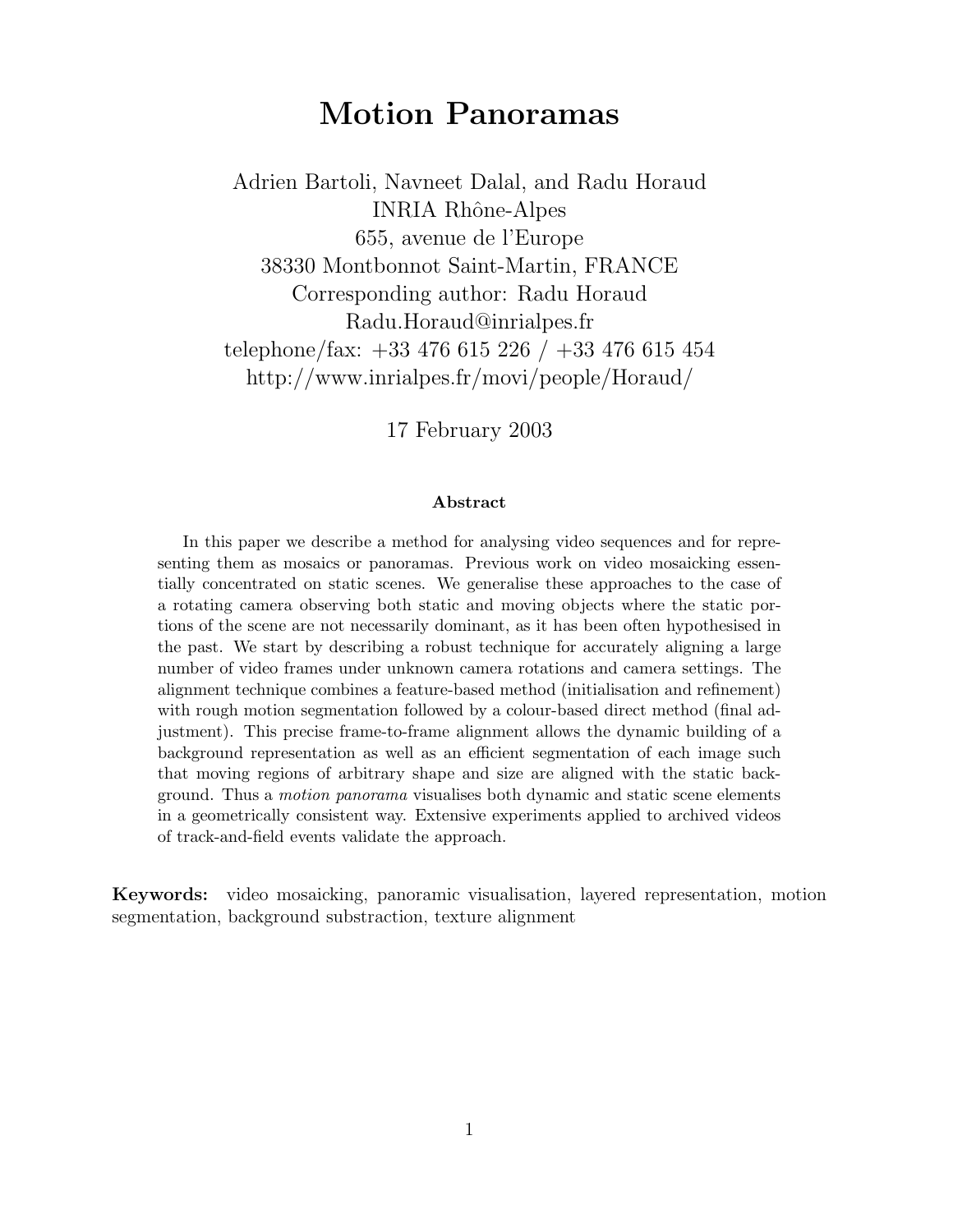## **1 Introduction**

*Motion panoramas* are visual representations of motion. Traditionally motion is visualised using an image sequence, or a video. Consider, for example the case of a person moving over several tens of meters. A video of such a moving person is gathered, in general, with a rotating and zooming camera such that: (i) the observed person remains in the camera's field of view and (2) preferably at constant image resolution. A compact and convenient representation of such a video is to stitch the individual images into a unique wide-angle panoramic image – a panorama, which is also called a mosaic.

The case of rigid scenes has been thoroughly investigated and a number of methods, algorithms, and software packages are available to produce *static panoramas*. The case that we want to study in this paper is more complex. Indeed, the combination of non-rigid scenes (scenes with multiple and/or articulated moving objects) with camera motion, as well as changes in camera parameters (focus and zoom) raises new difficulties.

The first and main difficulty is to segment each image into regions corresponding to distinct observed motions: multiple object motions and camera motion. The second difficulty is to estimate the camera internal parameters as well as the camera motion parameters such that the mapping from each individual image in the sequence to a single panoramic image can be performed. The third difficulty is to produce a high-quality motion panorama which is basically composed of two layers: a dynamic layer which corresponds to the moving objects and a static layer which corresponds to the static background.

The concept of motion panorama is best illustrated on Figure 1. From an original video (top) two layers are extracted. The static layer, or the background, is used to estimate the camera motion and the camera parameters associated with every image in the sequence. Next a background panorama is built (middle). Finally each individual image is compared to the background panorama in order to extract image regions corresponding to motion – the dynamic layer. Finally, the static and dynamic layers are combined together to form a motion panorama (bottom).

Panoramic photography has received growing interest since a decade [2, 3, 11, 12, 20, 22, 25, 15, 16] resulting in a number of commercial products such as [18]. The idea behind these methods is that there exist a simple invertible transformation between images gathered with a camera rotating around its center of projection [9]. A vast majority of papers (see [20] for a review), concentrates on the static case. While high-quality results are obtained, this assumption prunes many real-life image sequences.

Others have addressed the problem of analysing sequences of one or several moving objects with a static camera [13, 19, 24]. A current approach to detect motion with a static camera is to segment the image into two categories or two layers: a static layer and a dynamic layer, where a layer is a set of pixels. Practical approaches to layered segmentation is background substraction based on pixel-to-pixel comparison between a pre-stored background image and the current image. Of course, these methods work well when background is available.

Methods for analysing videos of moving objects with a moving camera are presented in [14], [12], and [6]. Both are interesting attempts to dynamically build a background image and to find moving object by substracting the background from each individual frame. In [12] the authors propose the use of a direct method to find the camera motion parameters,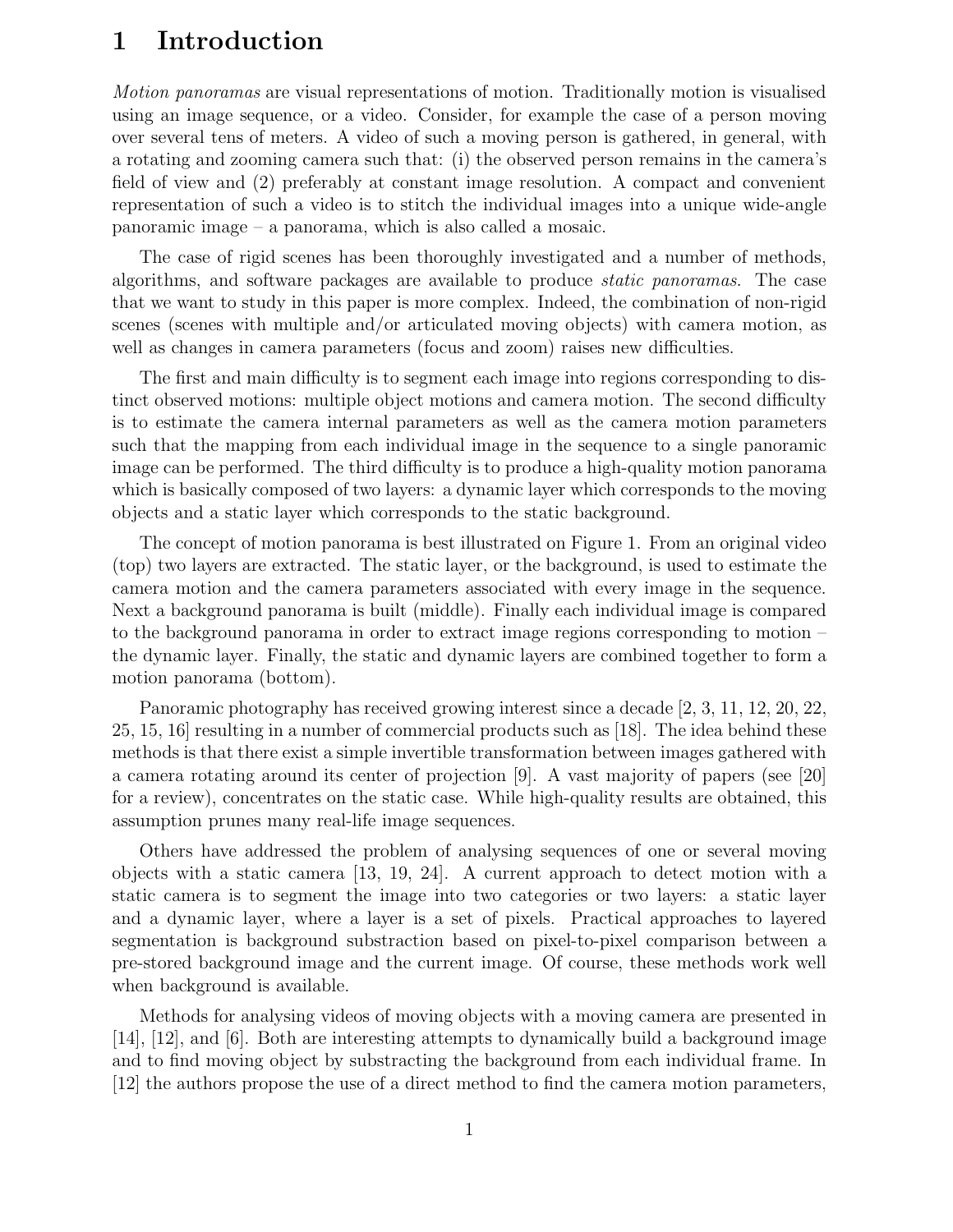align frames based on these parameters, and spotting the image regions which do not satisfy these parameters. In [6] block-matching motion detection is first applied to find a motion vector field and this field is clustered to segment dominant motion regions. A direct method (see below) is applied to these regions in order to estimate camera motion. We found that these approaches work well when the moving objects correspond to relatively small image regions. When large portions of the images are occupied by moving objects, direct methods fail to find the camera motion. It is worthwhile to point out that a young company, Dartfish, commercializes software for producing motion panoramas from videos [5]. Their panorama building procedure requires manual intervention both for building the background and for selecting dynamic objects to be eventually overlayed onto the background.

The most crucial characteristics of methods associated with motion panorama construction are (i) the ability to deal with large dynamic image regions and (ii) the accuracy in frame alignment. Generally speaking, two categories of methods are available: Featurebased methods [22] and direct methods [11]. The former consists in extracting image features such as points of interest, matching such features over several images, and estimating the mapping between images based on feature-to-feature correspondences. The latter consists of finding the image-to-image mapping which best aligns the image intensity values (or red, green, and blue values for colour images).

Feature-based techniques belong to an interesting class of methods which allow the estimation of an image mapping with as few as two feature-to-feature assignments (see below) and which may be combined with outlier rejection techniques. Therefore these methods can successfully be used to estimate the image mapping corresponding to camera motion while throwing out portions of the image which correspond to a different motion. Nevertheless, the process of extracting features from images introduces artifacts such as offsets in feature localisation. Moreover, features are observed only in the presence of important changes in image intensities. Detected features are not homogeneously distributed across the images which may cause alignment problems.

Direct methods consist of finding the mapping between images by minimising the discrepancy between their pixel values and/or colours, i.e., image correlation techniques. These methods produce the best results in terms of image alignment and hence in terms of the final quality of the mosaic, provided that a good initialisation is available. Robust correlation techniques were suggested in the past, i.e., correlation in the presence of artifacts. However, the idea of combining correlation under such image deformations as plane-projective transformations with robust techniques is not a realistic one.

Both the feature-based and the direct methods outlined above contribute to estimate the image-to-image transformations necessary for aligning the input images onto the panoramic image output. Another important ingredient is the segmentation of each image into two layers, a static one associated with camera motion and a dynamic one associated with moving scene objects. If camera motion has been estimated, one may detect the presence of moving objects by warping two images in the sequence and by detecting intensity or colour discrepancies at each pixel location. Such a method provides a fair initialisation of image regions corresponding to moving objects but fails to provide reliable results for producing motion panoramas. Indeed, consider complex human motion such as running: At any short-time interval some body parts move while some other body parts remain still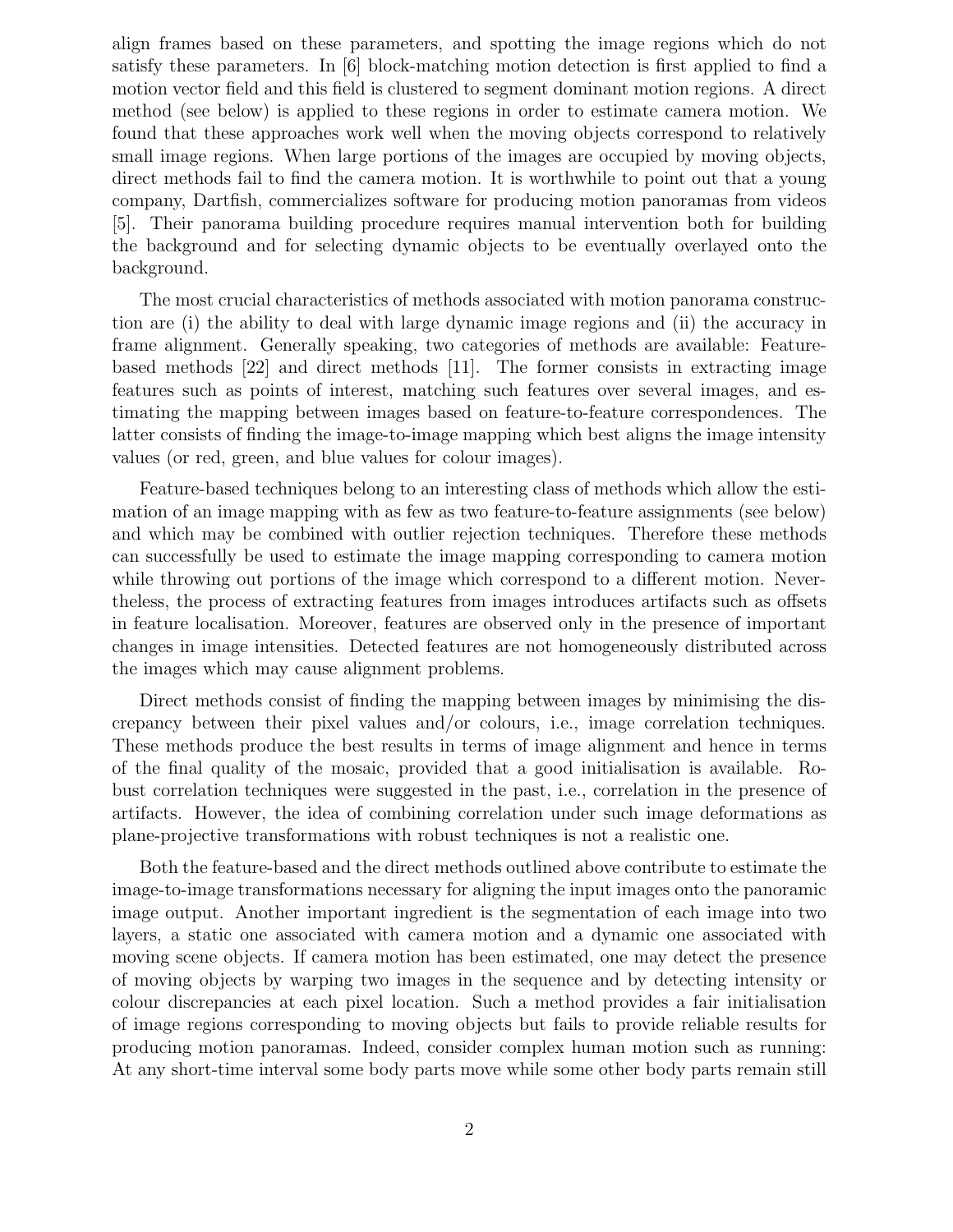and homogeneous regions such as skin or cloth are detected only along their contours. For these reasons, a more sophisticated motion detection technique is required.

This paper has the following original contributions:

- First we describe a three step method for building a static panorama in the presence of multiple moving objects. With respect to previous methods, we allow for large objects. (i) We suggest a parameterisation for zooming cameras with two rotational degrees of freedom, pan and tilt. Under the assumption that the focal length smoothly varies over a long image sequence but is almost constant between two consecutive frames we show that the planar homography allowing for frame-to-frame alignment needs only two points to be matched. Therefore the performance of any featurebased method using a robust estimator is improved both in terms of reliability and efficiency. (ii) Based on this initial camera motion estimation we warp the previous and next frames onto the current frame in order to detect moving regions. This three-frame motion detector optimistically detects these regions thus minimising the risk that outliers are included in the static layer. (iii) We describe an efficient direct method which aligns pixels in between two frames based on colour constancy and by minimising over four parameters, three rotational degrees of freedom and focal length. Unlike previous methods, we carefully design the error function such that the most time-consuming processes (such as computing the image gradients) are carried out outside the inner loop of the iterative minimisation procedure;
- Second we describe a background/foreground segmentation method. The static panorama accounts for a background image that is being built dynamically as the video proceeds. Each pixel in this image has statistics associated with it thus allowing simple and reliable comparison with each individual image. Since no assumption is made about the number of objects, the number of motions, etc., highly deformable and/or articulated objects such as humans can be easily detected, and
- Third we describe extensive tests made with 350-frame videos of track-and-field events (high jump and pole vault). We demonstrate that camera parameters may be reliably estimated from noisy, low-resolution archived VHS footage. High quality motion panoramas are produced in spite of the poor quality of the input data.

#### **1.1 Paper organisation**

The remainder of the paper is organised as follows. Section 2 introduces the un-calibrated camera motion parameterisation. Section 3 formulates the problems of finding image alignments with features and by direct comparison of pixel colours. Section 4 describes the feature-based method and section 5 describes the direct image alignment method. Section 6 summarises the motion panorama algorithm and describes in detail the dynamic background substraction method allowing the final segmentation of each image into background and foreground. Experiments and their results are shown in section 7 and conclusions and directions for future work are discussed in section 8. Appendix A analyses the sensitivity of the alignment to camera calibration errors and appendix B derives a simple formula useful for the incremental estimation of a homography.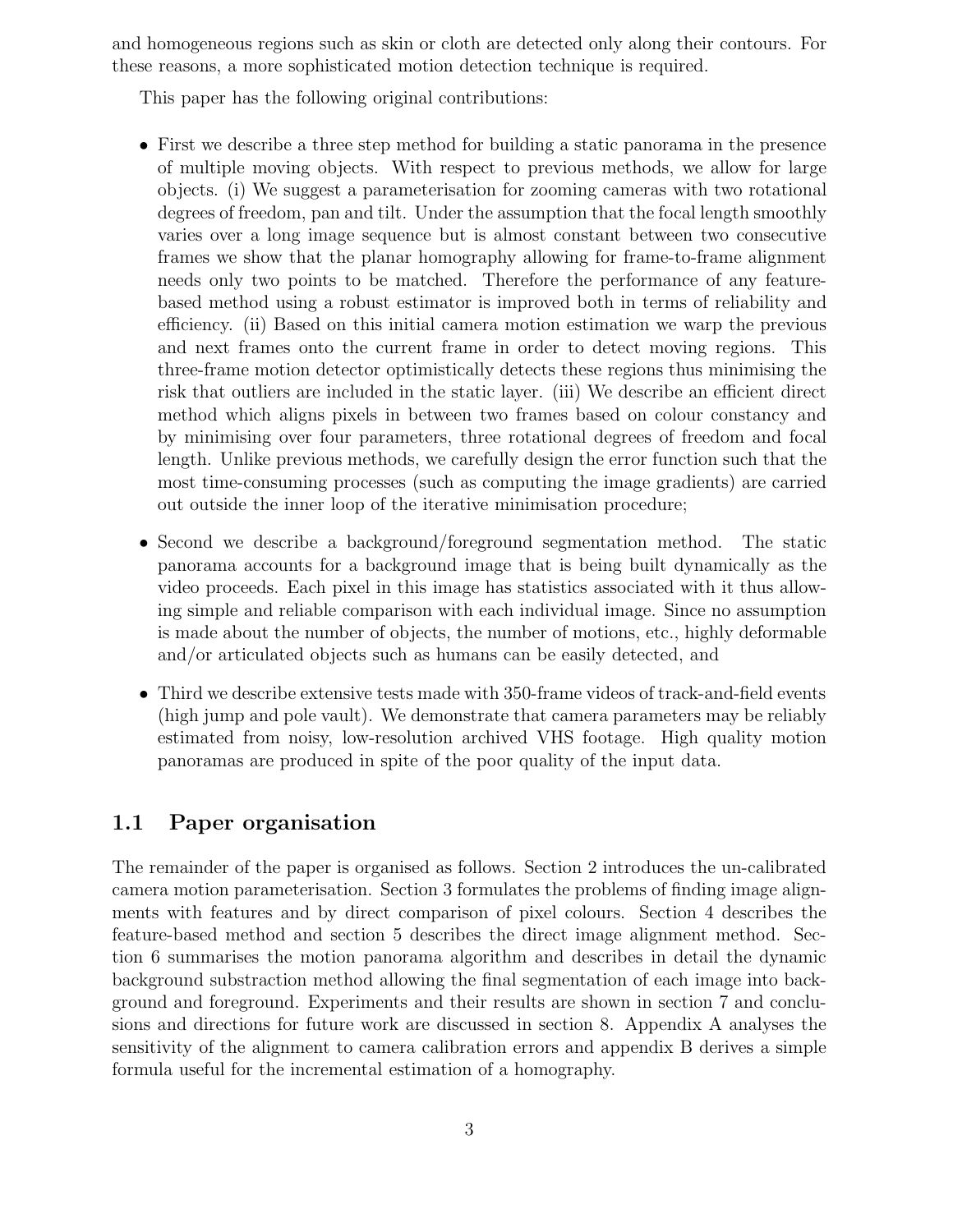#### **2 Mathematical preliminaries and notations.**

We consider the pin-hole camera model which projects the 3-dimensional world onto a 2-dimensional image, represented at each time instant i by a  $3 \times 4$ , rank 3, homogeneous matrix  $P_i$ . We express all 3-D entities in a standard camera coordinate frame with its orientation at the first time instant. It is assumed that the camera rotates around its optical center and therefore there is no translation associated with camera motion. The  $3\times3$  matrix  $\mathbf{K}_i$  contains the intrinsic parameters of the camera at time i and the  $3\times3$ matrix  $\mathbf{R}_i$  defines its orientation. One can write  $\mathbf{P}_i \simeq [\mathbf{K}_i \mathbf{R}_i \quad \mathbf{0}]$ , where ' $\simeq$ ' denotes equality up to a scale factor.

Let  $m_{ij}$  be an image point (the *j*-th point in the *i*-th image) and let the 2-vector  $m_{ij}$ designate its pixel coordinates while the 3-vector  $q_{ij}$  designates its homogeneous image coordinates. This is the 2-D projection of the 3-D point  $M_j$  whose homogeneous world coordinates are denoted by the 4-vector  $\mathbf{Q}_i$ :  $\mathbf{q}_{ij} = \mathbf{P}_i \mathbf{Q}_j$ . We denote by  $\Psi()$  the non-linear function mapping homogeneous image coordinates onto pixel coordinates,  $\mathbf{m} = \Psi(\mathbf{q})$ . That is, if the 3-vector *q* has coordinates  $q_1, q_2$ , and  $q_3, \Psi(q) = (q_1/q_3, q_2/q_3)^T$ . The coordinates of the ray passing through this point are given by  $r_{ij} \simeq (\mathbf{K}_i \mathbf{R}_i)^{-1} q_{ij}$ . This may well be interpreted as a point at infinity  $R_i$  with homogeneous world coordinates  $\mathbf{R}_{ii}^{\top} = (\mathbf{r}_{ii}^{\top} \mathbf{0})$ . It is now possible to derive the inter-frame projective model, e.g., between frame  $i$  and frame k for a point j, see figure 2:

$$
\begin{array}{rcl} \bm{q}_{kj} & \simeq & \mathbf{K}_k \mathbf{R}_k \bm{r}_{ij} \\ & \simeq & \mathbf{K}_k \mathbf{R}_k \mathbf{R}_i^{-1} \mathbf{K}_i^{-1} \bm{q}_{ij} \\ & \simeq & \mathbf{K}_k \mathbf{R}_{ki} \mathbf{K}_i^{-1} \bm{q}_{ij} \end{array}
$$

Matrix:

$$
\mathbf{H}_{ki} \simeq \mathbf{K}_k \mathbf{R}_{ki} \mathbf{K}_i^{-1} \tag{1}
$$

defines a homography and the equation above fixes its parameterisation under the assumption that the camera undergoes a rotational motion around its fixed center of projection. One may use the Rodrigues equation to parameterise the rotation  $\mathbf{R}_{ki}$  undergone by the the camera:  $\mathbf{R}_{ki} = \mathbf{I} + \sin \phi_{ki} [\boldsymbol{\omega}_{ki}]_{\times} + (1 - \cos \phi_{ki}) [\boldsymbol{\omega}_{ki}]_{\times}^2$ , where  $[\boldsymbol{\omega}]_{\times} = (d\mathbf{R}/dt) \mathbf{R}^{\top}$ , (the tangent operator) is a skew-symmetric matrix.

We consider the pinhole camera model. Traditionally there are 4 parameters associated with such a model: the focal length, the aspect ratio, and the pixel coordinates of the center of projection. The aspect ratio is fixed by the video standard being used and therefore is known. Throughout the paper we will assume that the center of projection lies at the image center. Appendix A analyses the error associated with this approximation. Only the focal length is unknown and it varies with time: Let  $f_i$  be the focal length at time i. Matrix  $\mathbf{K}_i$  can now be written as a diagonal matrix:

$$
\mathbf{K}_{i} = \begin{bmatrix} f_{i} & 0 & 0 \\ 0 & f_{i} & 0 \\ 0 & 0 & 1 \end{bmatrix}
$$
 (2)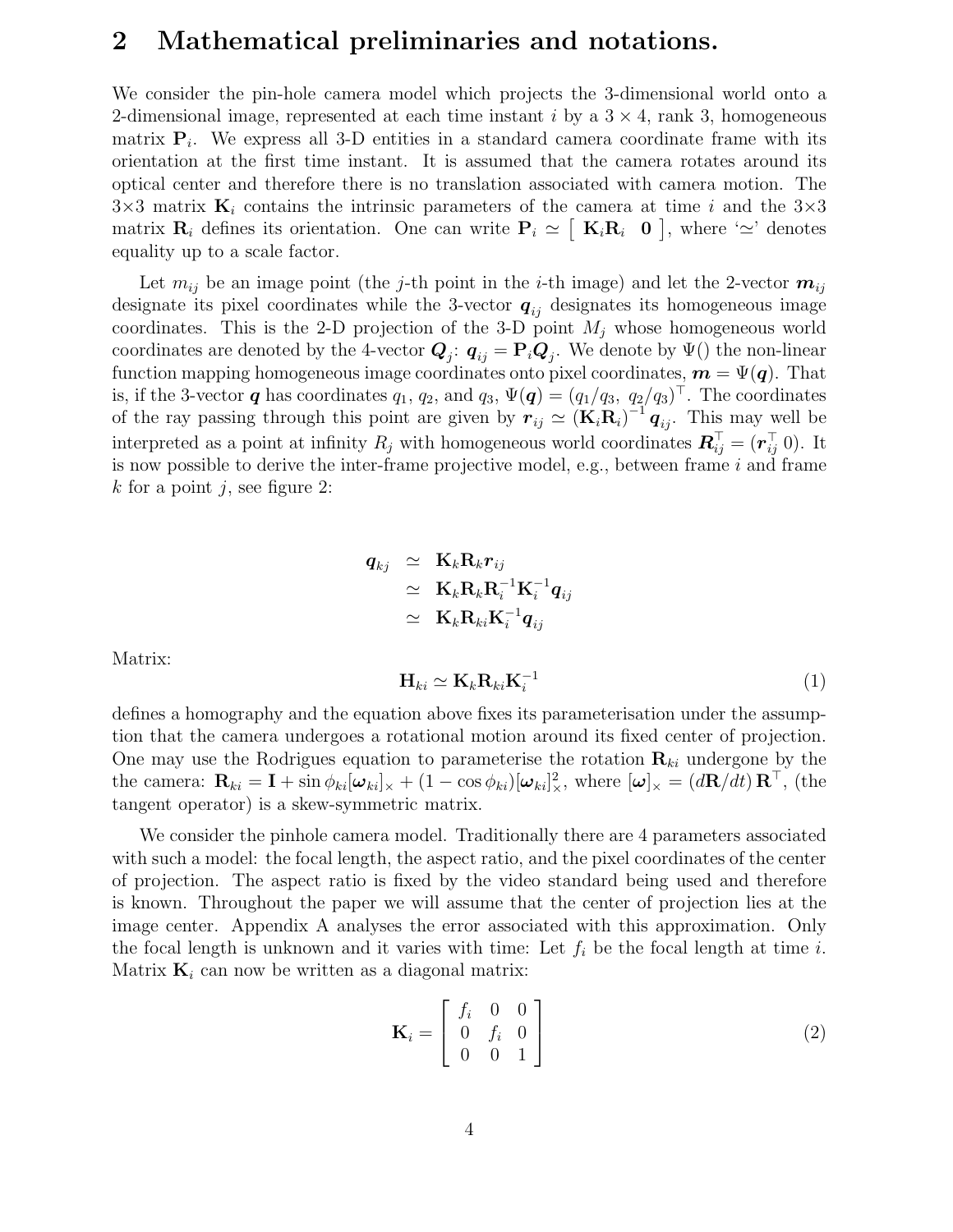An useful assumption is that the rotation angle  $\phi$  is small in between two consecutive frames, i and  $i + 1$ . With the approximations  $\sin \phi \approx \phi$  and  $\cos \phi \approx 1$  we obtain **R** =  $\mathbf{I} + \phi[\boldsymbol{\omega}]_{\times} = \mathbf{I} + [\boldsymbol{\Phi}]_{\times}$  and finally a *small* homography writes, i.e., eq. (1):

$$
\mathbf{H}_{i+1,i} = \begin{bmatrix} f_{i+1} & 0 & 0 \\ 0 & f_{i+1} & 0 \\ 0 & 0 & 1 \end{bmatrix} \begin{bmatrix} 1 & -\phi_{i+1,i}^z & \phi_{i+1,i}^y \\ \phi_{i+1,i}^z & 1 & -\phi_{i+1,i}^x \\ -\phi_{i+1,i}^y & \phi_{i+1,i}^x & 1 \end{bmatrix} \begin{bmatrix} 1/f_i & 0 & 0 \\ 0 & 1/f_i & 0 \\ 0 & 0 & 1 \end{bmatrix}
$$
(3)

We consider a sequence of  $m$  frames. The parameters associated with each frame are  $\mathcal{M}_i \equiv (\mathbf{R}_i, \mathbf{K}_i)$ . The layer segmentation consists of a binary classification of pixels lying in the dynamic layer  $\mathcal{F}_i$ . The parameters of each frame are defined by  $\theta_i \equiv (\mathcal{M}_i, \mathcal{F}_i)$ . The background image is denoted by  $\mathcal{B}$ . The complete parameter set is  $\theta \equiv {\theta_1, \ldots, \theta_m, \mathcal{B}}$ , also denoted by  $\theta \equiv {\theta_i, \mathcal{B}}$ . Images are denoted by  $\mathcal{I} \equiv {\mathcal{I}_1, \ldots, \mathcal{I}_m}$ . Throughout the paper there are three colours associated with each pixel, therefore  $\mathcal{I}_i(m)$  is a 3-valued function of two variables, the image coordinates of *m*.

### **3 Problem formulation**

We cast the motion panorama construction problem as the problem of finding the registration parameters  $\ddot{\theta}$  that best explain the images  $\mathcal{I}$ , or equivalently, we look for:

$$
\hat{\boldsymbol{\theta}} = \arg\max_{\boldsymbol{\theta}} \Pr(\mathcal{I}|\boldsymbol{\theta}),
$$

where  $Pr(\mathcal{I}|\boldsymbol{\theta})$  is the probability of the images, given the registration. This is equivalent to maximising the likelihood of the registration under the assumption of uniform probability on the registration and the scene.

Unfortunately, solving this problem is, in general, intractable. The solution is often approximated by assuming the conditional independence of non-consecutive frames, which leads to a frame-to-frame registration, i.e. m − 1 lower-order problems, this is the *direct* method:

$$
\Pr(\mathcal{I}|\boldsymbol{\theta}) \approx \prod_{i=1}^{i=m-1} \Pr(\mathcal{I}_i, \mathcal{I}_{i+1}|\boldsymbol{\theta}_i, \boldsymbol{\theta}_{i+1}),
$$
\n(4)

i.e.,  $\hat{\boldsymbol{\theta}} \approx {\arctan{\mathbf{x}}_{\boldsymbol{\theta}_i} \Pr(\mathcal{I}_i|\boldsymbol{\theta}_i)}.$ 

Another possibility to solve for  $\hat{\theta}$  is to reduce the amount of information contained in the images by selecting sets of salient features  $\mathcal{Q}$  and computing the registration which best explains these features, the *feature-based* method:

$$
\hat{\boldsymbol{\theta}} \approx \arg\max_{\boldsymbol{\theta}} \Pr(\mathcal{Q}|\boldsymbol{\theta}).
$$
\n(5)

This problem has a practical solution, often referred to as *bundle adjustment*, which most of the time makes the assumption that the noise on feature positions is independent, identically distributed, and Gaussian. It lies in the class of *feature-based* methods. It can be solved using non-linear optimisation techniques. The previous assumption of conditional independence for non-consecutive frames may be used to compute an initial guess for the registration.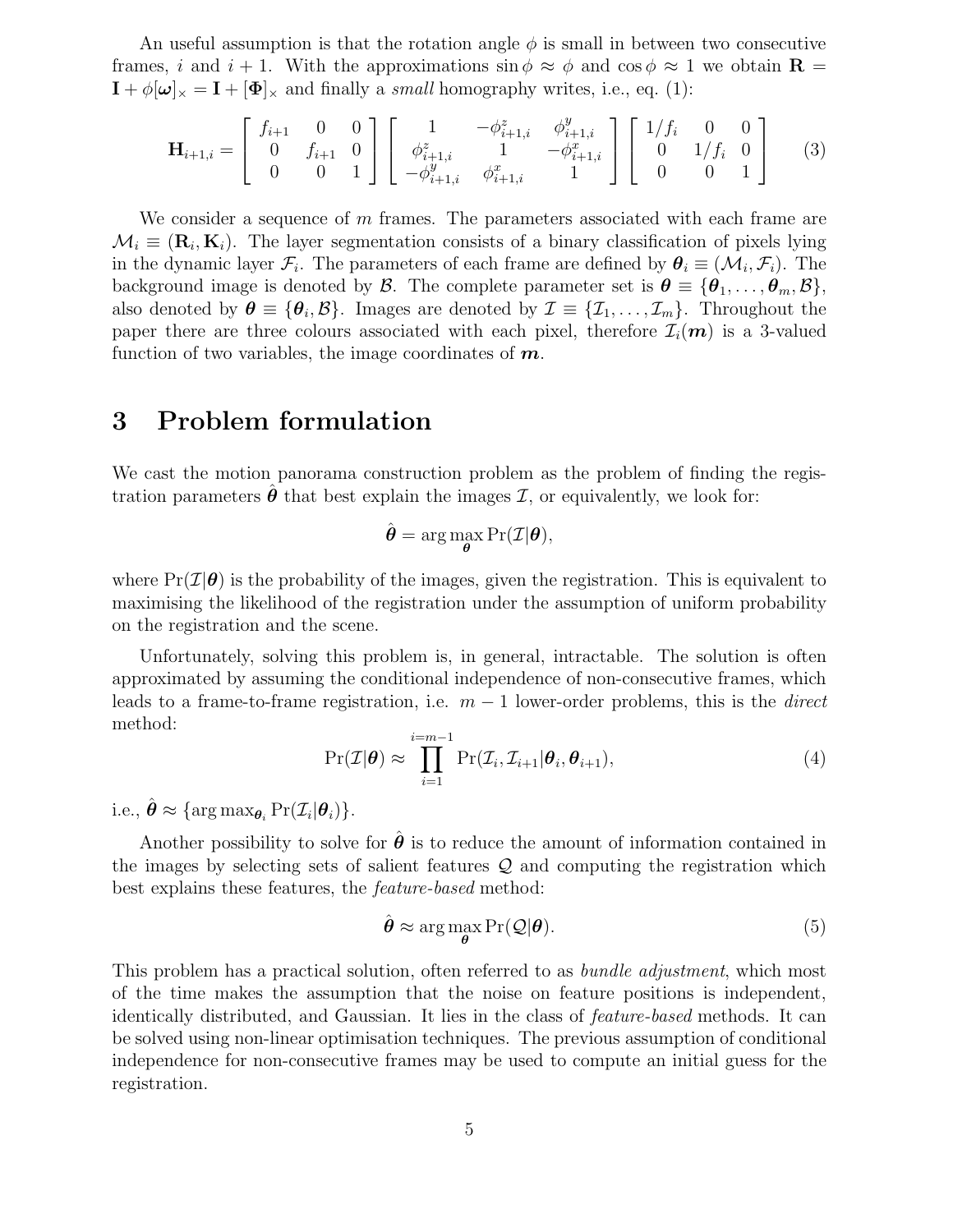#### **4 Feature-based image alignment**

As mentioned above, the practical solution to solve for eq. (5) is bundle adjustment which is a non-linear minimisation technique applied to an error function based on the geometric distance between image points and image point predictions [23]. The latter necessitates proper initialisation. In this section we describe a robust method to find initial estimates for the matrices  $\mathbf{H}_{i+1,i}$  and a bundle adjustment method to refine these estimates.

The robust method uses the MSAC algorithm [21] which is based on the RANSAC algorithm [7]. This requires point matches between consecutive images and splits the matches into two categories: inliers and outliers. The bundle adjustment method considers all the homographies with all their associated matches (inliers) and attempts to improve their estimates by minimising a sum of squares of geometric distances.

Points of interest (features) are extracted from each image using the Harris corner detector. These points are tracked over the image sequence in order to establish pointto-point correspondences. This point tracker uses standard correlation techniques without any prior motion model. It finds matches associated with all motions (camera and scene objects) but is unable to assess the reliability of these matches.

#### **4.1 Two-point image alignment**

First we consider the problem of estimating a homography between two consecutive frames,  $\mathbf{H}_{i+1,i}$ , from as few point matches as possible. A linear solution may be obtained by minimising the following algebraic distance [8]:

$$
\sum_{j=1}^{n} d_{\text{alg}} (\mathbf{q}_{i+1,j}, \mathbf{H}_{i+1,i} \mathbf{q}_{i,j})^2 = ||A h||^2
$$

where  $d_{\text{alg}}(x, y) = \|x \times y\|$  and n is the number of point matches  $q_{i+1,j} \Leftrightarrow q_{i,j}$  available to solve the problem. Vector *h* is formed with the 8 entries of the homography matrix and **A** is a  $2n \times 8$  measurement matrix. In the general case one needs a minimum of  $n = 4$ point matches to solve the problem. Since homography estimation lies in the inner loop of robust estimators based on random sampling and since the number of trials depends on  $n$ , it is desirable to maintain the latter as low as possible.

Consider a camera mounted on a tripod. In this case one may assume that there is no rotation around the optical axis:  $\phi^z = 0$ . Moreover, one may assume that the focal length does not vary too much between two consecutive images:  $f_{i+1} = f_i$  (note that this does not mean at all that the focal length is constrained to be constant through the whole video sequence). Under these assumptions, the image-to-image homography is approximated by:

$$
\mathbf{H}_{i+1,i} = \begin{bmatrix} 1 & 0 & f_i \phi_{i+1,i}^y \\ 0 & 1 & -f_i \phi_{i+1,i}^x \\ -\phi_{i+1,i}^y / f_i & \phi_{i+1,i}^x / f_i & 1 \end{bmatrix} = \begin{bmatrix} 1 & 0 & h_1 \\ 0 & 1 & h_2 \\ h_3 & h_4 & 1 \end{bmatrix}
$$
(6)

Each point match contributes with two rows in the measurement matrix **A**. Since there are only four unknowns,  $\mathbf{h} = (h_1 \; h_2 \; h_3 \; h_4)^{\top}$ , one needs 2 point matches in order to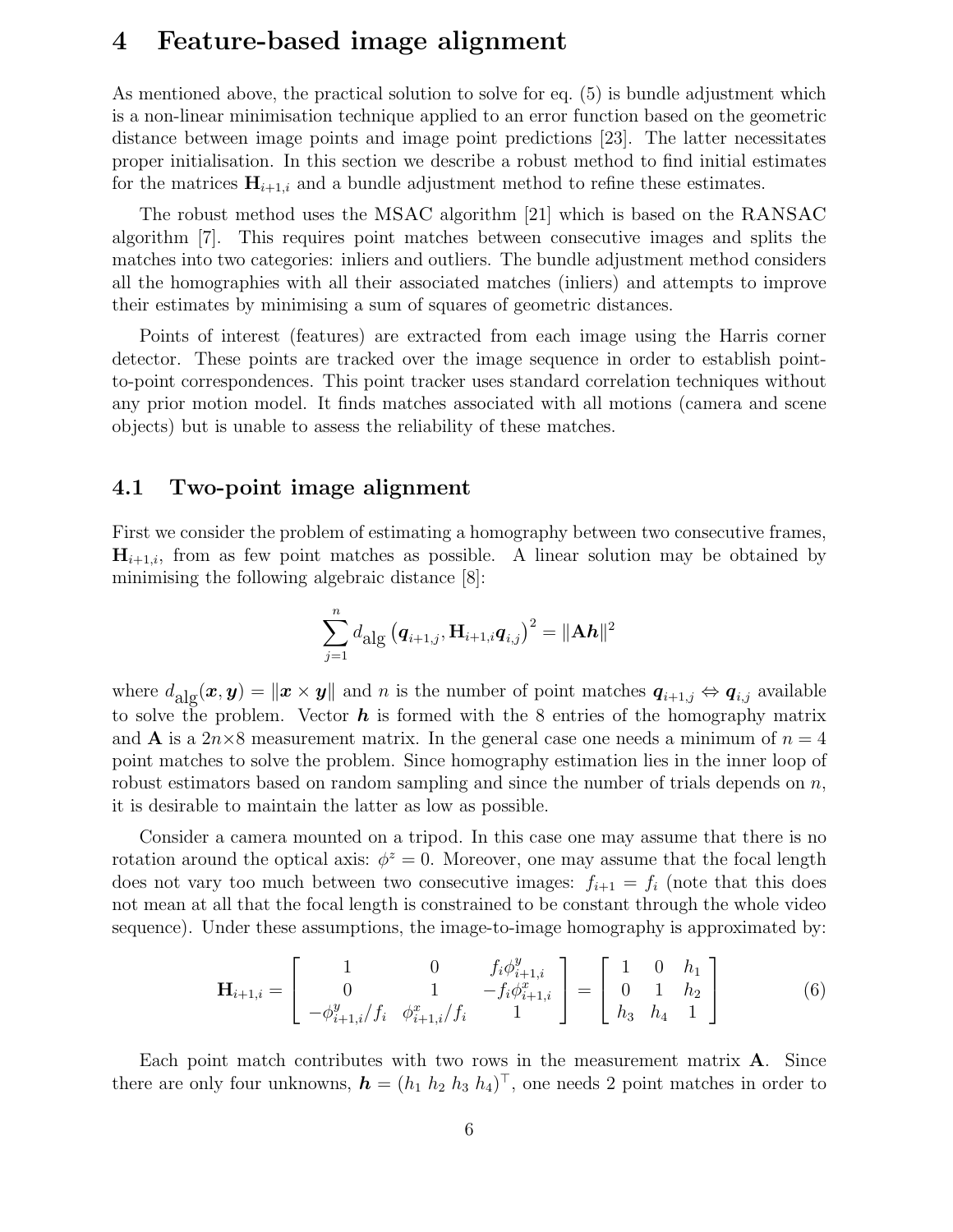estimate a homography. The solution in this case is reduced to inverting the  $4\times4$  matrix **A**. Estimates for  $\phi_{i+1,i}^x$ ,  $\phi_{i+1,i}^y$ , and  $f_i$  from the estimated entries of  $\mathbf{H}_{i+1,i}$  are easily obtained as well, [8].

#### **4.2 Robust estimation**

A robust estimator is necessary because of the presence of both spurious matches and matches corresponding to moving objects and not to camera motion. We want to deal with such practical situations where 50% or more of the observed points belong to the static background. This high rate of outliers immediately rules out M-estimators and LMedS methods. The method of choice is RANSAC which was proposed in 1981 [7] and extensively described in [8] for homography estimation.

A variant of RANSAC is MSAC [21]. RANSAC searches for the motion parameters for which the number of inliers is maximised. In [21] it is argued that this may lead to poor estimation of the parameters and it is proposed to maximise a cost function which sums up the individual errors induced by the camera motion on each feature correspondence. MSAC will provide us with a set of inliers: point matches satisfying the camera motion model and hence corresponding to the background. An important feature of this method is that it is able to throw out a large number of outliers, the number of outliers could be much larger than the number of inliers.

MSAC consists in sampling a minimal set of correspondences (2 in our case), estimating the corresponding motion, and computing its score. The score is computed based on the relative error induced by the camera motion on each point correspondence (see below).

This process is iterated a number of times in order to guarantee a probability of success given a lower bound on the fraction of data contaminated by outliers. The highest-score motion parameters are thus selected. An efficient implementation is obtained by dynamically reducing the number of iterations needed each time the estimated motion is improved, i.e., each time the lower bound on outliers is reduced.

#### **4.3 Maximum likelihood estimation**

Up to now we estimated frame-to-frame correspondences. Global correspondences (across many consecutive frames) are required in order to gather all image points corresponding to the same 3-D ray and optimally estimate the homographies. The bundle adjustment method described below considers all matched points and minimises a geometric error in order to optimally determine the 3-D rays under the constraint that they pass through the fixed center of projection.

In the previous paragraphs an algebraic error was minimised which lead to a simple, linear solution that could efficiently be casted into an outlier rejection procedure. It is therefore possible to initialise a maximum likelihood estimator, which minimises a physically meaningful error. This is what bundle adjustment does, [23]. It consists in minimising the re-projection error, defined as the discrepancy between the rays and their matching image points. The minimisation is conducted over all the homographies (parameterised by angles and focal lengths) and all the 3-D rays.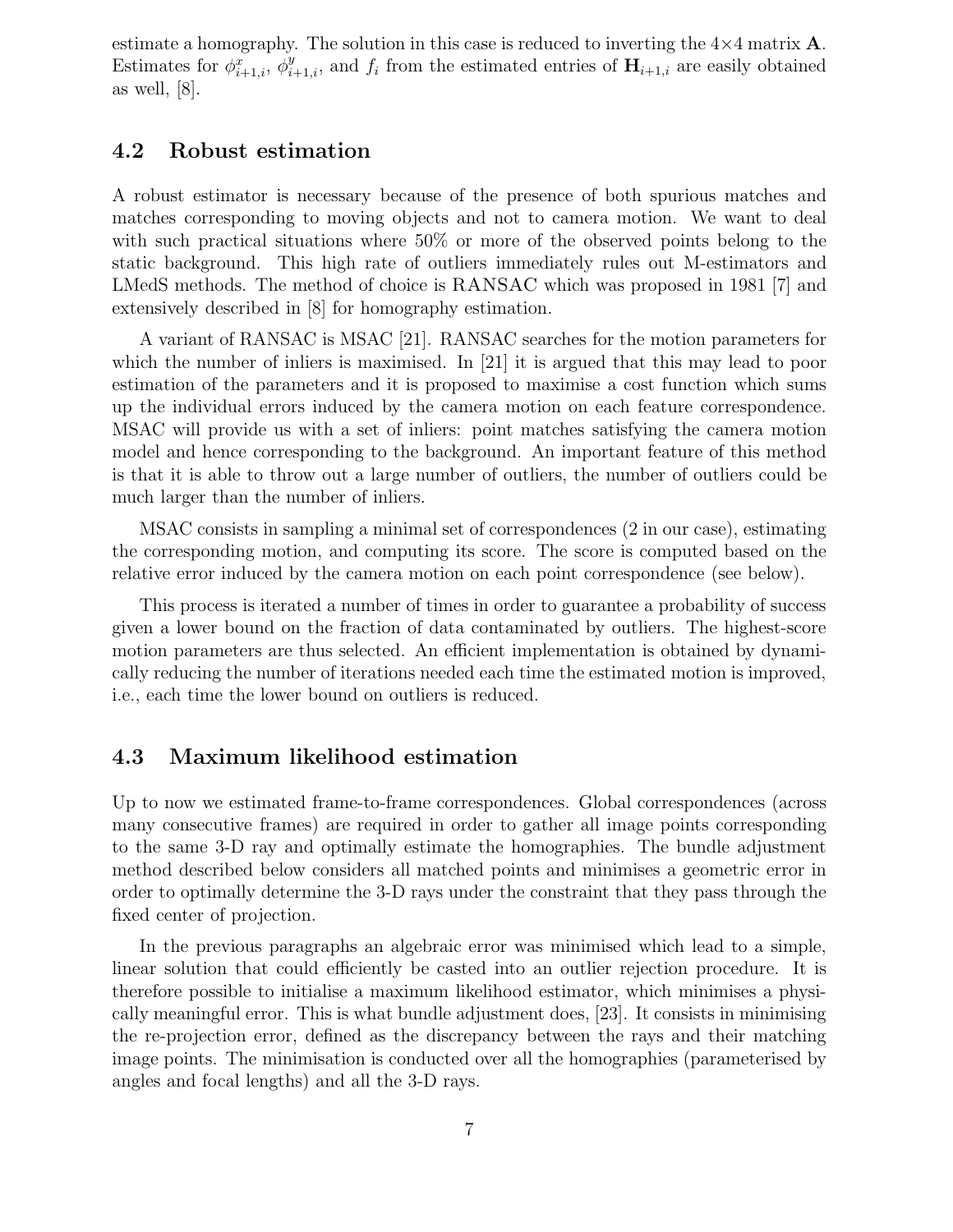More specifically the error to be minimised is:

$$
\sum_{j=1}^{n}\sum_{i=1}^{m}\delta_{ij}d\text{geom}\left(\Psi(\mathbf{K}_{i}\mathbf{R}_{i}\boldsymbol{r}_{ij}),\Psi(\boldsymbol{q}_{ij})\right)^{2}
$$

where n is the total number of inliers,  $m$  is the number of images being considered, and  $\delta_{ij}$  is an entry of an association matrix  $\Delta$  which is equal to 1 if inlier j is present in image i and equal to 0 otherwise.

In the case of independent and identical Gaussian noise on feature positions, bundle adjustment is known to yield the maximum likelihood estimate. In [20] it is proposed to use such a technique to minimise the difference between 3D rays and not between reprojected features. The former may induce a bias in the estimate when compared to the latter which is optimal with respect to the physical meaning of the error. We use the Levenberg-Marquardt algorithm to conduct the optimisation and compute the Jacobian matrix via finite differences [17], which we found to be as fast as the analytic differentiation which is generally preferred. An efficient implementation is obtained by considering the special sparse structure of the normal equations to be solved.

#### **5 Direct image alignment**

As already mentioned, direct image alignment consists of finding the homography **H** minimising:

$$
E = \sum_{\boldsymbol{q} \in \mathcal{I}_2} \|\mathcal{I}_2(\Psi(\boldsymbol{q})) - \mathcal{I}_1(\Psi(\mathbf{H}\boldsymbol{q}))\|^2 \tag{7}
$$

where  $\mathcal{I}_1$  and  $\mathcal{I}_2$  are the coloured images corresponding to two frames in the video sequence, *q* is the homogeneous 3-vector associated with a pixel in the first frame and in the second frame. Finding the homography **H** that minimises eq. (7) solves for the direct method class of solutions, i.e., eq. (4).

Given a current estimate of the homography,  $H_{old}$ , we attempt to find an incremental improvement, **H**imp such that the newly estimated homography becomes (this is illustrated in Figure 3):

$$
\mathbf{H}_{\text{imp}}\mathbf{H}_{\text{new}} = \mathbf{H}_{\text{old}} \tag{8}
$$

Under this representation, the error to be minimised becomes:

$$
E = \sum_{\mathbf{q} \in \mathcal{I}_2} \|\mathcal{I}_2(\Psi(\mathbf{H}_{\text{imp}}\mathbf{q})) - \mathcal{I}_1(\Psi(\mathbf{H}_{\text{old}}\mathbf{q}))\|^2 \tag{9}
$$

In Appendix B the following formula for  $H_{\text{imp}}$  is derived:

$$
\mathbf{H}_{\text{imp}} = \begin{bmatrix} 1 - f & -\phi^z & f_2 \phi^y \\ \phi^z & 1 - f & -f_2 \phi^x \\ -\phi^y / f_2 & \phi^x / f_2 & 1 \end{bmatrix}
$$
(10)

In this equation f denotes the increment to be estimated allowing to update the focal length from its "old" value,  $f_2$ , to its new value,  $f_2(1+f)$ , and  $\phi^x$ ,  $\phi^y$ , and  $\phi^z$  denote the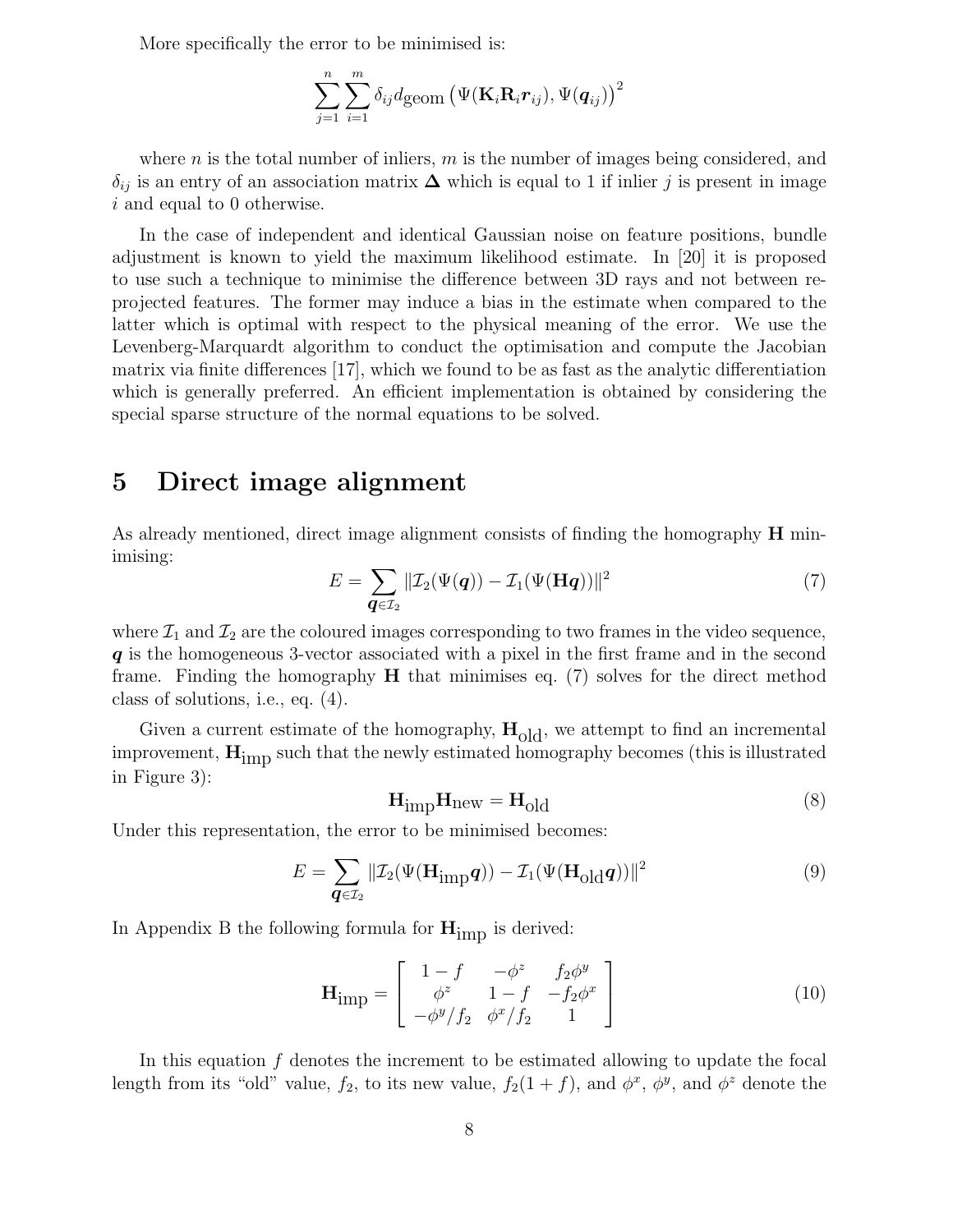angular increments allowing to update the rotational part of the homography. Therefore, there are four parameters to be estimated:

$$
\boldsymbol{\theta} = ( \begin{array}{cccc} \phi^x & \phi^y & \phi^z & f \end{array})^{\top}
$$

Notice that the entries of  $\mathbf{H}_{\text{imp}}$  are linear in  $\boldsymbol{\theta}$  and one may write:

$$
\mathbf{H}_{imp} = \mathbf{H}(\boldsymbol{\theta})
$$

In order to solve the minimisation problem stated above, we describe  $\mathcal{I}_2$  by its first order Taylor expansion around the vector parameter  $\theta$  at  $\theta = 0$ 

$$
\mathcal{I}_2(\Psi(\mathbf{H}(\boldsymbol{\theta})\boldsymbol{q})) = \mathcal{I}_2(\Psi(\mathbf{H}(0)\boldsymbol{q})) + \left(\frac{d\mathcal{I}_2}{d\Psi}(\Psi(\mathbf{H}(0)\boldsymbol{q}))\right)^{\top} \left[\frac{d\Psi}{d\boldsymbol{\theta}}(\mathbf{H}(\boldsymbol{\theta}=\boldsymbol{0})\boldsymbol{q})\right] \boldsymbol{\theta}
$$

Noticing that  $\mathbf{H}(\mathbf{0}) = \mathbf{I}$  and with  $\mathbf{m} = \Psi(\mathbf{q})$  we obtain:

$$
\mathcal{I}_2(\Psi(\mathbf{H}(\boldsymbol{\theta})\boldsymbol{q})) = \mathcal{I}_2(\boldsymbol{m}) + \left(\frac{d\mathcal{I}_2}{d\boldsymbol{m}}\right)^{\top} \left[\frac{d\Psi}{d\boldsymbol{\theta}}(\mathbf{H}(\boldsymbol{\theta}=\boldsymbol{0})\boldsymbol{q})\right] \boldsymbol{\theta}
$$

Eq. (9) can now be approximated by:

$$
E_{\rm approx} = \sum_{\boldsymbol{m}\in\mathcal{I}_2} \left\| \left(\frac{d\mathcal{I}_2}{d\boldsymbol{m}}\right)^\top \left[\frac{d\Psi}{d\boldsymbol{\theta}} (\mathbf{H}(\boldsymbol{\theta}=\mathbf{0})\boldsymbol{q})\right] \boldsymbol{\theta} - \boldsymbol{K}(\boldsymbol{m}) \right\|^2 \tag{11}
$$

with:

$$
\mathbf{K}(\mathbf{m}) = \mathcal{I}_1(\Psi(\mathbf{H}_{\text{old}}\mathbf{q})) - \mathcal{I}_2(\mathbf{m})
$$

The 2-vector  $g(m) = \left(\frac{dI_2}{dm}\right)$  is the image gradient at pixel location *m* (for colour images) there are 3 such gradients for the red, green, and blue components) and  $\left[\frac{d\Psi}{d\theta}(\mathbf{H}(\theta = 0)q)\right]$ is the Jacobian associated with the mapping of  $m$  with homogeneous coordinates  $q =$  $(q_1 \ q_2 \ 1)^{\top}$ :

$$
\mathbf{J}(m) = \begin{bmatrix} \frac{d\Psi}{d\theta} (\mathbf{H}(\theta = 0)q) \end{bmatrix} = \begin{bmatrix} -\frac{q_1q_2}{f_2} & f_2 + \frac{q_1^2}{f_2} & -q_2 & -q_1 \\ -f_2 - \frac{q_2^2}{f_2} & \frac{q_1q_2}{f_2} & q_1 & -q_2 \end{bmatrix}
$$

With the notation  $\mathbf{b}^{\top}(\mathbf{m}) = \mathbf{g}^{\top}(\mathbf{m})\mathbf{J}(\mathbf{m})$  the error above becomes:

$$
E(\theta) = \sum_{\mathbf{m} \in \mathcal{I}_2} (\boldsymbol{b}^\top(\mathbf{m})\boldsymbol{\theta} - \mathbf{K}(\mathbf{m}))^\top (\boldsymbol{b}^\top(\mathbf{m})\boldsymbol{\theta} - \mathbf{K}(\mathbf{m}))
$$
  
=  $\boldsymbol{\theta}^\top (\sum \boldsymbol{b}(\mathbf{m})\boldsymbol{b}^\top(\mathbf{m})) \boldsymbol{\theta} - 2 (\sum \mathbf{K}^\top(\mathbf{m})\boldsymbol{b}^\top(\mathbf{m})) \boldsymbol{\theta} + \sum \mathbf{K}^\top(\mathbf{m})\mathbf{K}(\mathbf{m})$ 

The Euler condition  $\frac{dE(\theta)}{d\theta} = 0$  yields the following constraint for reaching a minimum:

$$
\left(\sum(\mathbf{J}^\top(\boldsymbol{m})\boldsymbol{g}(\boldsymbol{m})\boldsymbol{g}^\top(\boldsymbol{m})\mathbf{J}(\boldsymbol{m}))\right)\boldsymbol{\theta}=\sum(\boldsymbol{K}^\top(\boldsymbol{m})\boldsymbol{g}^\top(\boldsymbol{m})\mathbf{J}(\boldsymbol{m}))
$$

Matrix  $\mathbf{A} = \sum (\mathbf{J}^{\top}(\mathbf{m})\mathbf{g}(\mathbf{m})\mathbf{g}^{\top}(\mathbf{m})\mathbf{J}(\mathbf{m}))$  is a definite, positive, and symmetric 4×4 matrix.

To summarise, the algorithm allowing the alignment of two images is the following: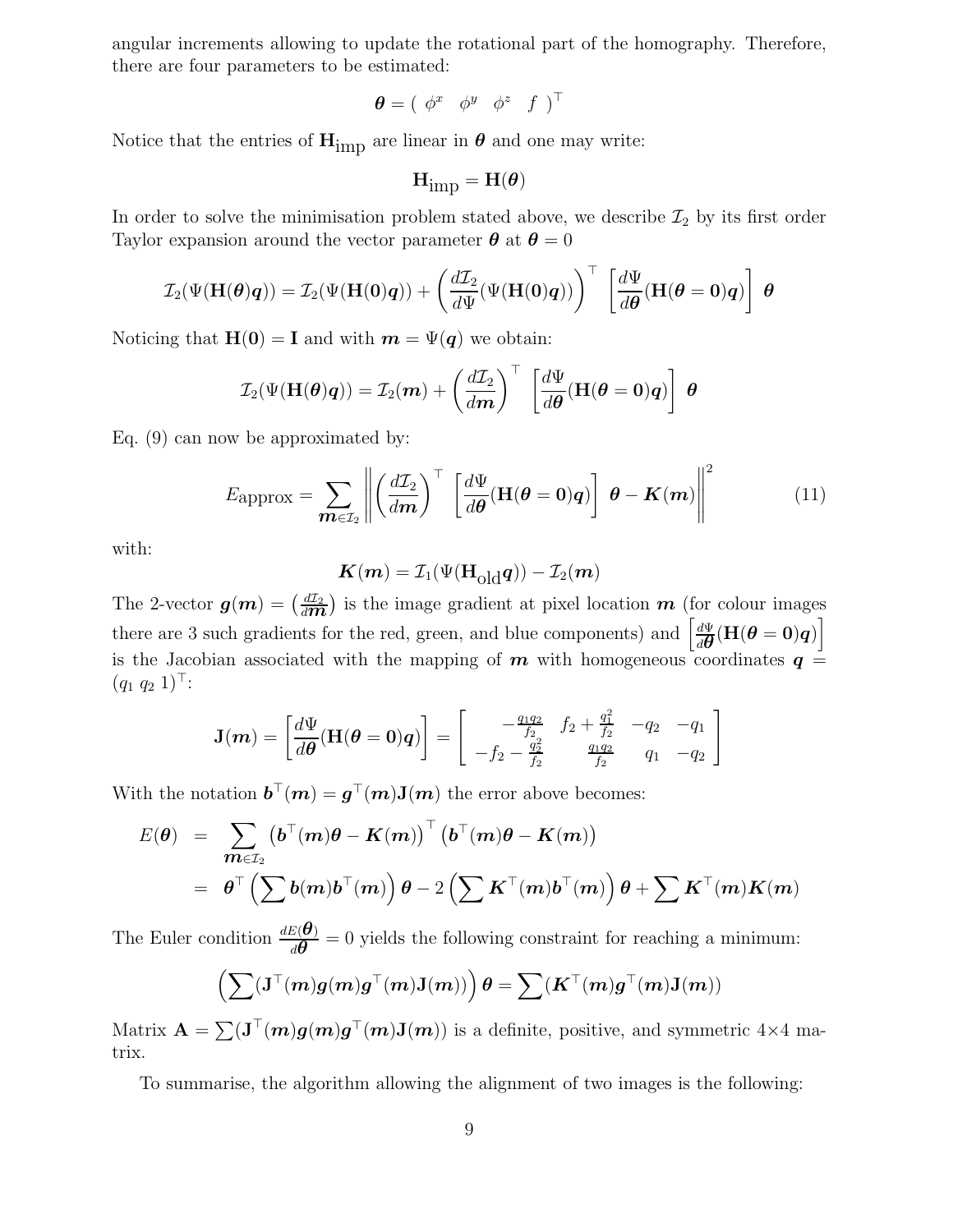- 1. Estimate the gradient vector  $g(m)$  at each point  $m \in \mathcal{I}_2$ ;
- 2. Initialise **H**old using the feature-based method;
- 3. While(true);

For each point  $m \in \mathcal{I}_2$  compute  $K(m)$  and  $\mathbf{J}(m)$ ;

- (a) Find a solution for the unknown vector *θ*
- (b) Compute  $\mathbf{H}_{\text{impl}}$ ;
- (c)  $\mathbf{H}_{old} = \mathbf{H}_{imp}^{-1} \mathbf{H}_{old};$
- (d) If  $E < \varepsilon$  then terminate, else continue;

It is worthwhile to notice that, with this formulation, the image gradient (step 1) is estimated only once. Unlike previous methods [20] both the focal length and the rotational angles are estimated simultaneously within the same linear solution (step 3-a).

### **6 Building motion panoramas**

The classical method for producing panoramas with a rotating camera is to combine the individual images into a unique image using the previously estimated homographies. In the case of a moving (rotating) camera observing a dynamic scene the panorama building strategy is more complex because one has to combine panorama building with motion segmentation.

Methods for producing panoramic images from dynamic scenes were already suggested in the past. However these methods make the assumption that the background is predominant.

The overall method suggested below summarizes as follows:

- 1. The feature-based method is applied in order to find initial estimates of camera motion and camera settings, i.e., matrices  $\mathbf{H}_{i,i-1}$ ;
- 2. Each image is compared, pixel by pixel, with its previous and next images in the sequence, the latter two images being warped using  $\mathbf{H}_{i,i-1}$  and  $\mathbf{H}_{i+1,i}^{-1}$ . Pixels are classified into two classes: foreground and background. Foreground pixels are farther grouped into connected regions;
- 3. Apply the direct method to background regions associated with the images in the sequence in order to refine the previously estimated matrices  $\mathbf{H}_{i,i-1}$  and to obtain a better alignment;
- 4. Form a background panoramic image for each pixel in this image gather colour information from all the images contributing to this pixel, and
- 5. Map the previously computed foreground regions onto the background panorama, compare the region and the background, refine the foreground regions, and form a motion panorama.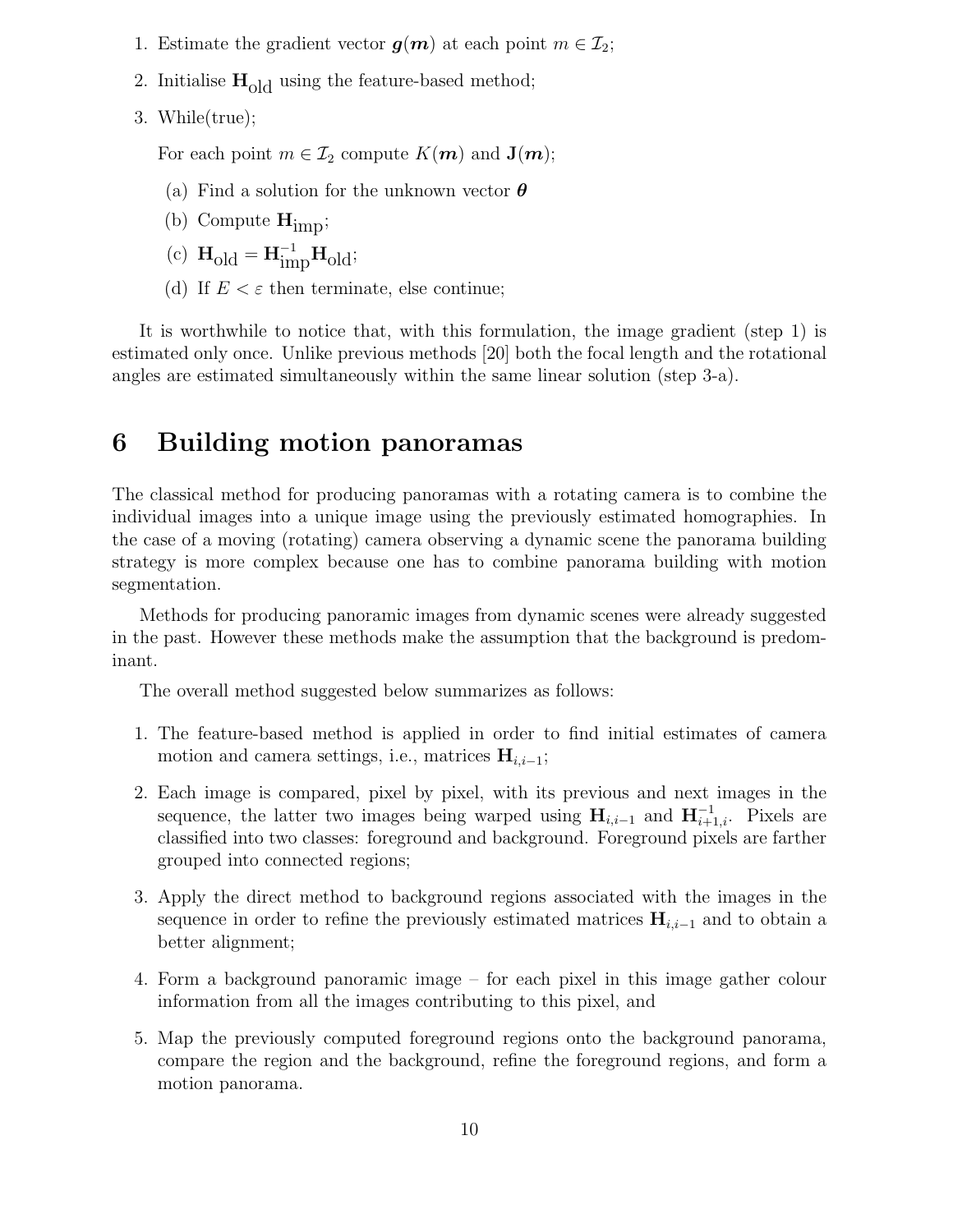Steps 1 and 3 were described in detail above. The remainder of this section describes in detail steps 2 (initial background/foreground segmentation), 4 (building the background panorama), and 5 (building the motion panorama)

#### **6.1 Initial background/foreground segmentation**

A rough segmentation of each image into two layers, static foreground and dynamic foreground is trivial for static cameras. For moving cameras the process is more complex because camera motion, most often, compensates for a rapidly moving object such that this object remains in the center of the image. An initial estimate of camera motion being provided, it is now possible to map the previous and the next images onto the current one, and directly compare the colours at each pixel location. This is done by the following distance function:

$$
\boldsymbol{d}\left(\mathcal{I}_i(\boldsymbol{m}), \mathcal{I}'_{i-1}(\boldsymbol{m})\right)
$$

where  $\mathcal{I}'_{i-1}$  is obtained from:

$$
\mathcal{I}'_{i-1}(\boldsymbol{m}) = \mathcal{I}_{i-1}(\Psi(\mathbf{H}_{i,i-1}\boldsymbol{q}))
$$

Notice that *d* computes the colour discrepancy between the two pixels as they appear in two consecutive images. In practice the Mahalanobis distance is used and the distance becomes:

$$
\bm{d}^2\left(\mathcal{I}_i(\bm{m}),\mathcal{I}_{i-1}'(\bm{m})\right)=\left(\mathcal{I}_i(\bm{m})-\mathcal{I}_{i-1}'(\bm{m})\right)^\top\mathbf{C}^{-1}\left(\mathcal{I}_i(\bm{m})-\mathcal{I}_{i-1}'(\bm{m})\right)
$$

The covariance matrix **C** is estimated using the red, green, and blue colour values of all pixels and for every image in the video sequence. It was experienced elsewhere [1] that, under general imaging conditions and without a prior colour model, this is one of the most reliable distance measures in colour space. Moreover, the distance function just described can be easily normalised to return values in the interval [0, 1], i.e.,  $d_N$ .

Based on this normalised Mahalanobis distance we define the likelihood of a pixel to belong to the foreground:

$$
p_{\boldsymbol{m}} = \max\left(\boldsymbol{d}_{\boldsymbol{N}}\left(\mathcal{I}_i(\boldsymbol{m}), \mathcal{I}'_{i-1}(\boldsymbol{m})\right), \boldsymbol{d}_{\boldsymbol{N}}\left(\mathcal{I}_i(\boldsymbol{m}), \mathcal{I}'_{i+1}(\boldsymbol{m})\right)\right) \tag{12}
$$

Indeed, a large likelihood of foreground  $p_{m}$  means that there is a large colour discrepancy between three consecutive images at a pixel *m* and that this pixel does not obey the estimated camera motions,  $\mathbf{H}_{i,i-1}$  and  $\mathbf{H}_{i+1,i}$ . Therefore it is possible to compute p<sub>m</sub> values at each pixel j of an image i and obtain a probability of foreground associated with each location – a probability image. However, a lot of pixel-level noise and false detections are present. False detections are due to large homogeneous regions (the interior of these regions are not detected as moving regions) as well as to complex motions such as articulated body motions. Indeed, such motions are characterised by the fact that some body parts move while some other body parts remain still. In order to remove this type of artifacts and since a foreground object always exists as a region, the probability image is smoothed using a Gaussian kernel.

Since the intention is to optimistically detect foreground regions and increase the probability that the remaining pixels belong to the background, we apply to  $p_{\mathbf{m}}$  a threshold that is less than half the value of the maximum of the  $p_{\mathbf{m}}$ 's. A pixel is classified as foreground, if there is enough colour discrepancy between either images  $\mathcal{I}_i$ ,  $\mathcal{I}_{i-1}$  OR  $\mathcal{I}_i$ ,  $\mathcal{I}_{i+1}$ .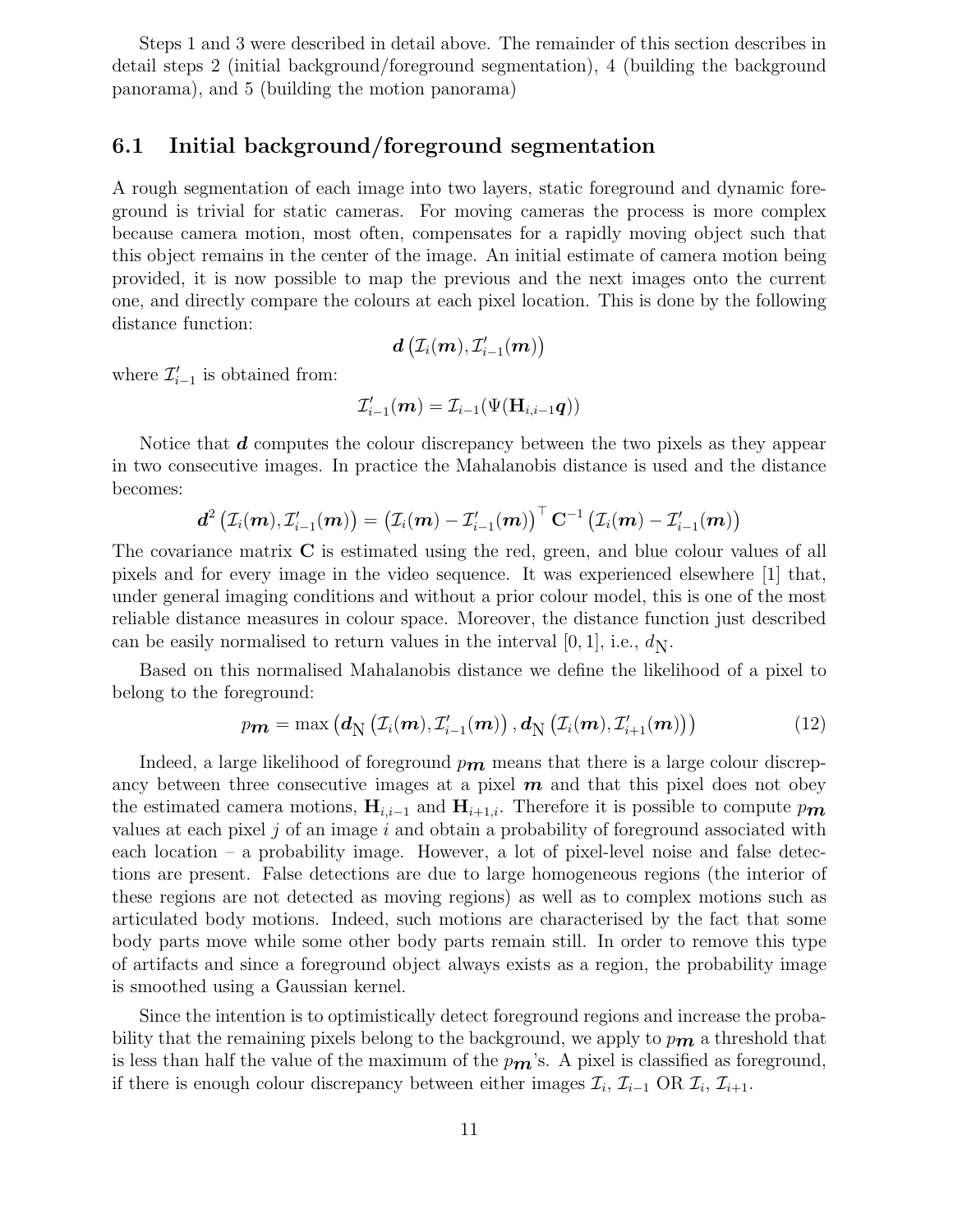#### **6.2 Building background and motion panoramas**

Once the pixels in each image are classified as just explained, image-to-image transformations are refined using the direct method applied to background pixels. We recall that this technique optimally estimates the homographies associated with camera motion by directly estimating the underlying parameters: the angles of rotation and the focal length.

To build a background panorama we consider each potential pixel in its image plane (in practice the background image is cylindrical). For each one of these pixels we gather the contributions from the video sequence. Let  $k$  be the number of consecutive video frames contributing to the same pixel in the background panorama. In our experiments the angular speed of the camera is of approximatively 0.005 radians per frame (or  $(0.3^0)$ ). At this speed there are, on an average, 20 frames contributing at each background pixel. Notice that this is a relatively fast motion,  $7.5^0$  per second. Therefore it is significant to gather statistics over these 20 frames.

In detail, let **b** be a pixel of the panorama and let  $\mathcal{B}(\mathbf{b})$  be the final colour associated with this pixel. We gather k colours from k contributing video frames,  $\mathcal{B}_l$ ,  $1 \leq l \leq k$ . Let  $\mu$  and  $\sigma$  be the mean and standard deviation associated with these k colours. Assuming a Gaussian distribution we determine a weight  $\alpha_l$  associated with each contribution:

$$
\alpha_l = \frac{1}{\sqrt{2\pi}\sigma} \exp\left(\frac{(\mathcal{B}_l - \mu)^2}{2\sigma^2}\right)
$$

By proper, normalisation,  $\sum \alpha_l = 1$  we obtain the colour of a background pixel:

$$
\mathcal{B}(\boldsymbol{b}) = \sum_{l=1}^k \alpha_l \mathcal{B}_l
$$

Once a background panoramic image has thus been created one can warp each individual frame onto this image plane and perform background substraction to extract the foreground. Since the previously estimated foreground regions encompass moving scene objects, one can reliably use these regions for final foreground estimation.

#### **7 Experimental results**

The motion mosaicking technique described above was successfully applied to a number of video sequences of track-and-field events. The initial data correspond to archived VHS (analog) recordings which are digitised such that each individual frame in the sequence has 354 by 280 pixels. A typical high-jump or pole-vault sequence contains approximatively 350 frames. The results shown below were produced when the method was applied to one out of four frames, i.e., a sequence of 85 frames. The reason for sub-sampling the number of frames in the sequence is because the camera motion between two consecutive frames is too small and therefore the estimation of the camera motion becomes numerically unstable. Knowledge about the video standard being used (PAL in our case) and about the digitisation process allows one to consider square pixels (the aspect ratio is 1) but we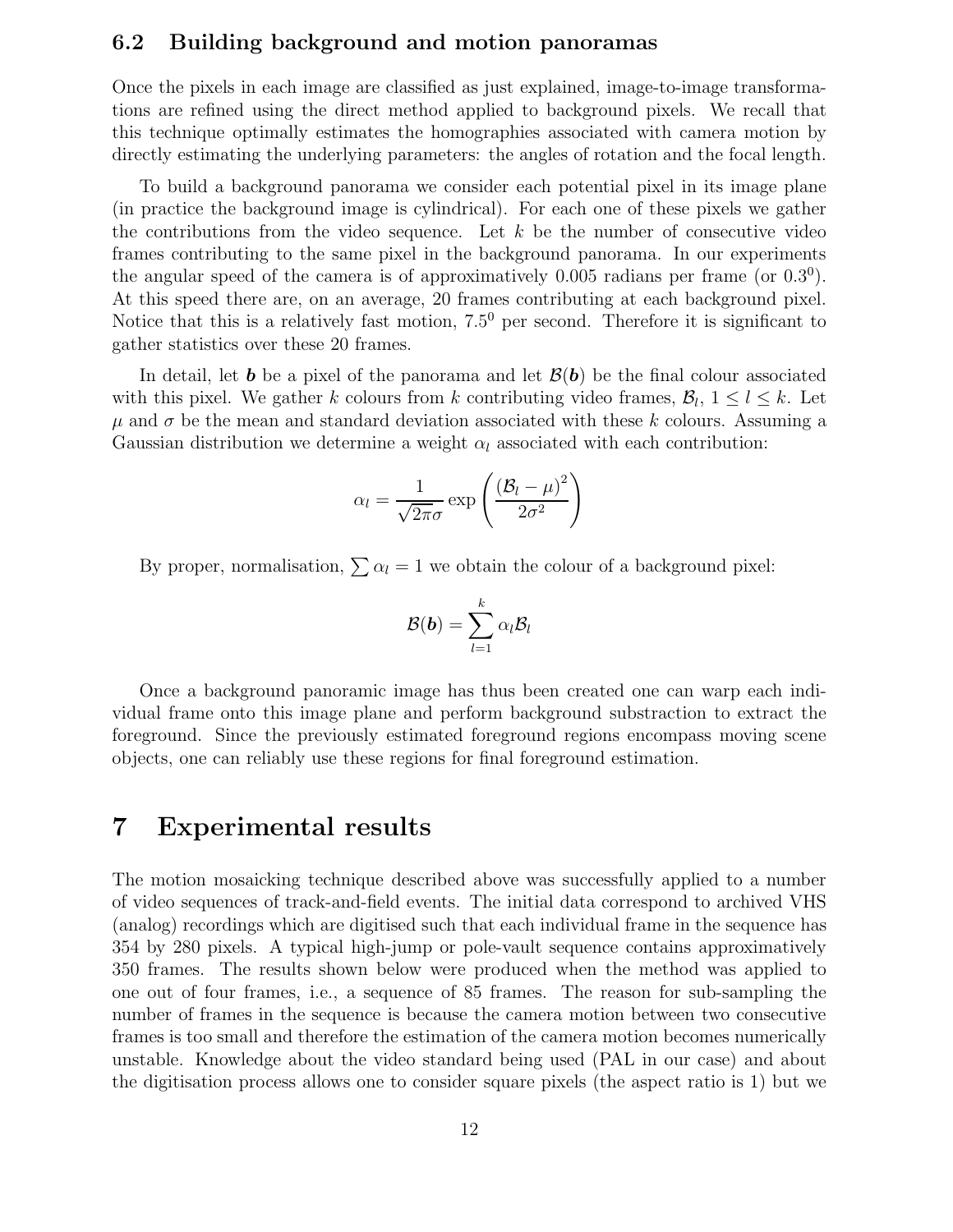have no knowledge about the remaining camera parameters. We assume that the center of projection lies at the image center (see Appendix A). We also assume that the camera is mounted onto a tripod which does not necessarily imply that the camera rotates around its center of projection; the motion parallax is however small in this case. We have no a priori information about the zoom or about the camera angular motion (pan and tilt).

Figure 4 shows a set of results obtained with one frame in a sequence. It is worthwhile to notice that the number of inliers is eventually lower than the number of outliers. In order to appreciate the improvement in mosaic alignment, Figure 5 shows a panorama of the background using the feature-based method (left) and the same panorama using the direct method (right).

The complete background and motion panoramas for this high-jump video are shown on Figure 6. The pan and tilt camera angular values as well as the zoom settings are shown of Figure 7 as they are estimated by the direct method (frame-to-frame alignment).

The next example shows a pole-vault video sequence. Figure 8 shows a sample of 6 original frames (frames 134, 173, 262, 322, 362, and 402) together with the extracted foreground regions. The background and motion panoramas are shown on Figure 9.

### **8 Conclusions**

In this paper we presented a new method for analysing videos of dynamic scenes and of representing them as motion panoramas. One of the most crucial steps within the process of building such a panorama is the alignment of the images in the sequence in the presence of dominant moving objects. Indeed, real-life video footage such as track-and-field events contain multiple and complex moving objects. We designed a frame-to-frame alignment method that proceeds gradually in three steps. The image alignment technique starts with a feature-based method for initialising the transformation parameters associated with both the camera motion and its zoom setting, and for eliminating image features that do not satisfy these parameters. Based on these estimates a rough segmentation of each image is then performed and, finally, a direct method adjusts the parameters such that the image intensities are finely aligned in between consecutive frames. This fine alignment is key to the success of the dynamic construction of a background panorama representation and of the final segmentation of each individual image into foreground and background. Eventually, foreground regions from several images are combined with the background panorama into a geometric-consistent manner to form a motion panorama.

Motion panoramas encapsulate more information that the information required for visualising them. For example in [4] it is shown how to recover 3-D trajectories of objects or of body parts and how to align similar moving objects but observed from different viewpoints with different cameras. The direct application of this technique is the synchronisation of two videos observing the same human gesture but gathered at different times and places.

In the future we plan to combine such methods with a fully articulated body part model in order to recover complex human motions from archived videos. Numerous applications in bio-mechanics, virtual reality, and so forth will then become available.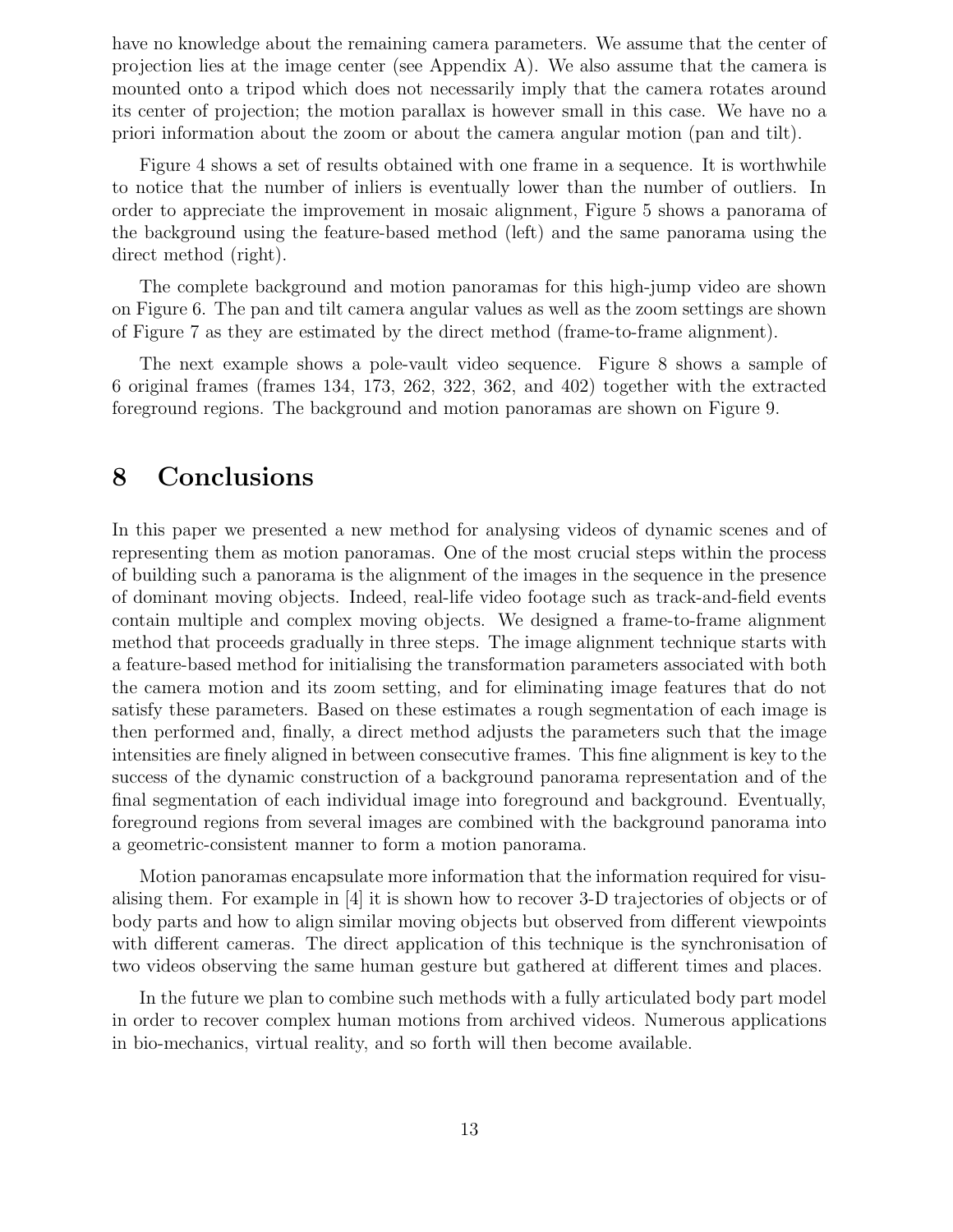### **A Sensitivity to camera calibration errors**

In this paper we assumed that the center of projection of the camera model lies at the image center. Obviously there is an error associated with this hypothesis and we derive an analytical expression allowing to appreciate the sensitivity of the final results with respect to this error. Let **H** be the homography estimated between images 1 and 2:

$$
\mathbf{H} = \mathbf{K}_1 \mathbf{R} \mathbf{K}_2^{-1} = \widehat{\mathbf{K}}_1 \widehat{\mathbf{R}} \widehat{\mathbf{K}}_2^{-1}
$$

with the following definitions:

$$
\mathbf{K} = \begin{bmatrix} f & 0 & u \\ 0 & f & v \\ 0 & 0 & 1 \end{bmatrix} \text{ and } \hat{\mathbf{K}} = \begin{bmatrix} f & 0 & u + du \\ 0 & f & v + dv \\ 0 & 0 & 1 \end{bmatrix}
$$

where  $f, u$ , and v are the optimal values for the internal parameters and du and dv are the errors committed when the principal point is set to be at the image center.

From the equation above we get:

$$
\widehat{\mathbf{R}} = \widehat{\mathbf{K}}_1^{-1} \mathbf{K}_1 \mathbf{R} \mathbf{K}_2^{-1} \widehat{\mathbf{K}}_2
$$

Notice that from [10] we have  $\hat{\mathbf{K}}^{-1}\mathbf{K} = \mathbf{I} - \mathbf{E}$  and that its inverse is approximated by  $\mathbf{I} + \mathbf{E}$ with:

$$
\mathbf{E} = \left[ \begin{array}{ccc} 0 & 0 & \frac{du}{f} \\ 0 & 0 & \frac{dv}{f} \\ 0 & 0 & 0 \end{array} \right]
$$

Within the context of frame-to-frame alignment, the rotation matrix is approximated by **R** = **I** +  $[\Phi]_x$  (see section 2 and eq. 3) where  $\Phi = (\phi^x \phi^y \phi^z)$  are small angles. The estimated rotation becomes:

$$
\widehat{\mathbf{R}} = (\mathbf{I} - \mathbf{E})(\mathbf{I} + [\Phi]_{\times})(\mathbf{I} + \mathbf{E})
$$
  
=  $\mathbf{I} + [\Phi]_{\times} + [\Phi]_{\times}\mathbf{E} - \mathbf{E}[\Phi]_{\times} + \underbrace{\mathbf{E}[\Phi]_{\times}\mathbf{E}}_{\text{second-order}}$ third-order

Numerically, the average size of the focal length is, in this case, 800 pixels. Hence, if the absolute error in image center location is of about 40 pixels we get  $du/f = 0.05$ . Since the angles of rotation are small, the second- and third-order terms can be neglected. Therefore, a rough guess of the camera center of projection has little influence on the final alignment.

### **B Incremental computation of a homography**

In this appendix we derive the expression of  $\mathbf{H}_{\text{imp}}$  given by eq. (10). The current estimate of the homography,  $H_{old}$  writes:

$$
\mathbf{H}_{\text{old}} = \mathbf{K}_2 \mathbf{R}_{\text{old}} \mathbf{K}_1^{-1}
$$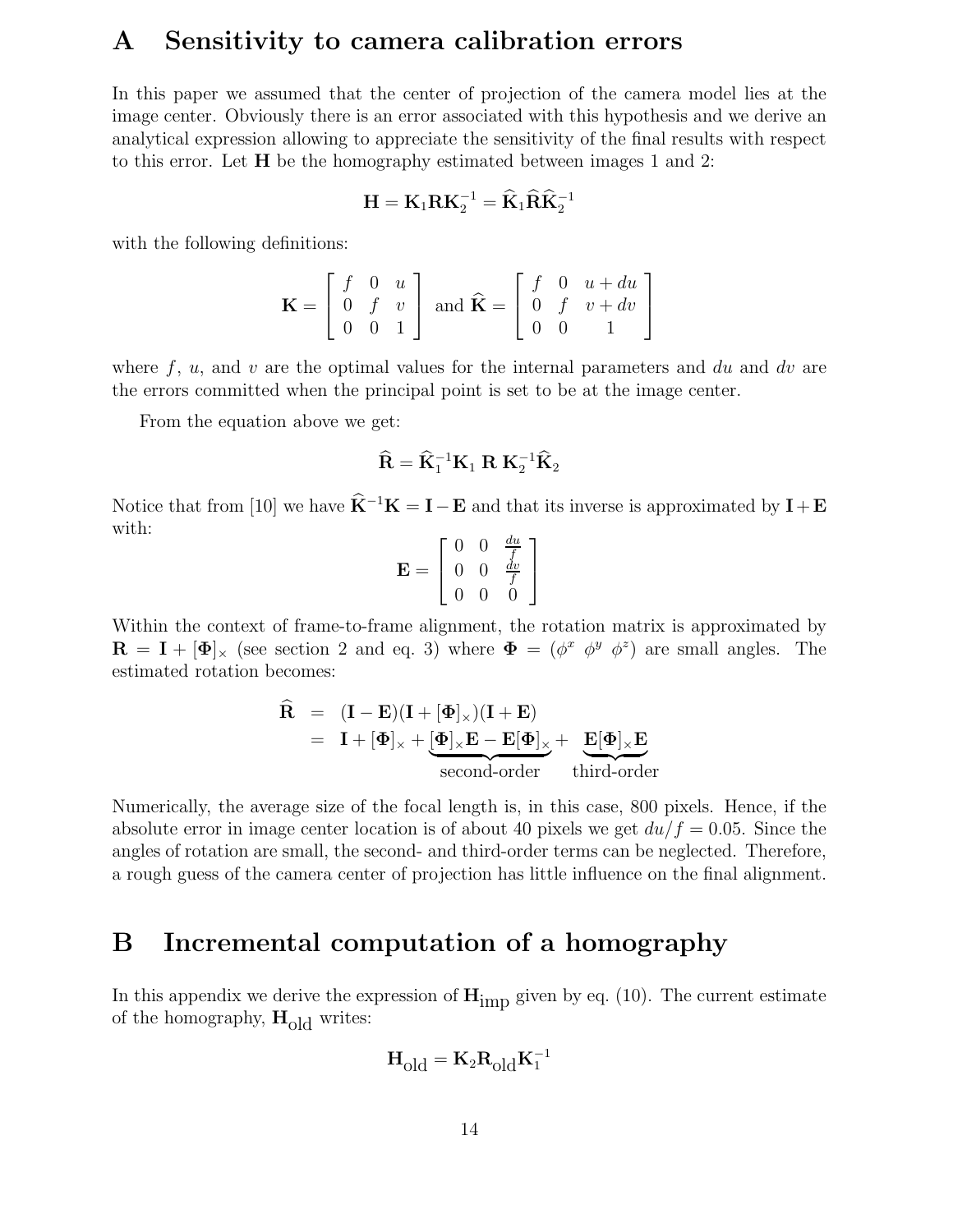The new estimate of the homography, **H**new differs from the current (old) one by an incremental improvement of its parameters:

$$
\mathbf{H}_{\text{new}} = \mathbf{K}_2 \left( \mathbf{I} + \mathbf{K}_f \right) \, \mathbf{R}_{\phi} \mathbf{R}_{\text{old}} \, \mathbf{K}_1^{-1}
$$

with:

$$
\mathbf{K}_1 = \begin{bmatrix} f_1 & 0 & 0 \\ 0 & f_1 & 0 \\ 0 & 0 & 1 \end{bmatrix} \quad \mathbf{K}_2 = \begin{bmatrix} f_2 & 0 & 0 \\ 0 & f_2 & 0 \\ 0 & 0 & 1 \end{bmatrix} \quad \mathbf{K}_f = \begin{bmatrix} f & 0 & 0 \\ 0 & f & 0 \\ 0 & 0 & 0 \end{bmatrix}
$$

Hence,  $f_2(1 + f)$  is the new focal length and  $\mathbf{R}_{\phi}$  is a small rotation,  $\mathbf{R}_{\phi} = \mathbf{I} - [\mathbf{\Phi}]_{\times}$ .

By developing the expression above and grouping terms appropriately we obtain:

$$
\begin{array}{lcl} \mathbf{H}_{\text{new}} & = & \left(\mathbf{I} + \mathbf{K}_f - \mathbf{K}_2[\boldsymbol{\Phi}]_{\times}\mathbf{K}_2^{-1}\right) \; \mathbf{K}_2 \mathbf{R}_{\text{old}} \mathbf{K}_1^{-1} \\ & = & \left(\mathbf{I} + \boldsymbol{\Sigma}\right) \mathbf{H}_{\text{old}} \end{array}
$$

Noticing that the inverse of  $\mathbf{I} + \Sigma$  is  $\mathbf{I} - \Sigma$  (this is because we deal with small angular and small focal length increments) we obtain for the improvement:

$$
\mathbf{H}_{\mbox{imp}}^{\phantom{\dagger}}=\mathbf{I}-\mathbf{K}_f^{\phantom{\dagger}}+\mathbf{K}_2[\mathbf{\Phi}]_{\times}\mathbf{K}_2^{-1}
$$

which corresponds to eq.  $(10)$ .

### **References**

- [1] D. C. Alexander and B. F. Buxton. Statistical modeling of colour data. *International Journal of Computer Vision*, 44(2):87–109, September 2001.
- [2] J.R. Bergen, P. Anandan, K.J. Hanna, and R. Hingorani. Hierarchical model-based motion estimation. In *Proceedings of the 2nd European Conference on Computer Vision, Santa Margherita Ligure, Italy*, pages 237–252, 1992.
- [3] S.E. Chen. Quicktime vr an image-based approach to virtual environment navigation. In siggraph *1995, Los Angeles, USA*, pages 29–38, 1995.
- [4] N. Dalal and R. Horaud. Indexing key positions between multiple videos. In *Proceedings of IEEE Workshop on Motion and Video Computing*, pages 593–598, Orlando, Florida, USA, December 2002.
- [5] DARTFISH Ltd. *DartTrainer Software and User's manual*, 2001/2002. http://www.dartfish.com/.
- [6] F. Dufaux and F. Moscheni. Background mosaicking for low bit rate video coding. In *Proceedings IEEE International Conference on Image Processing*, volume 1, pages 673–676, Lausanne, Switzerland, September 1996.
- [7] M.A. Fischler and R.C. Bolles. Random sample consensus: A paradigm for model fitting with applications to image analysis and automated cartography. *Communications of the ACM*, 24(6):381–395, June 1981.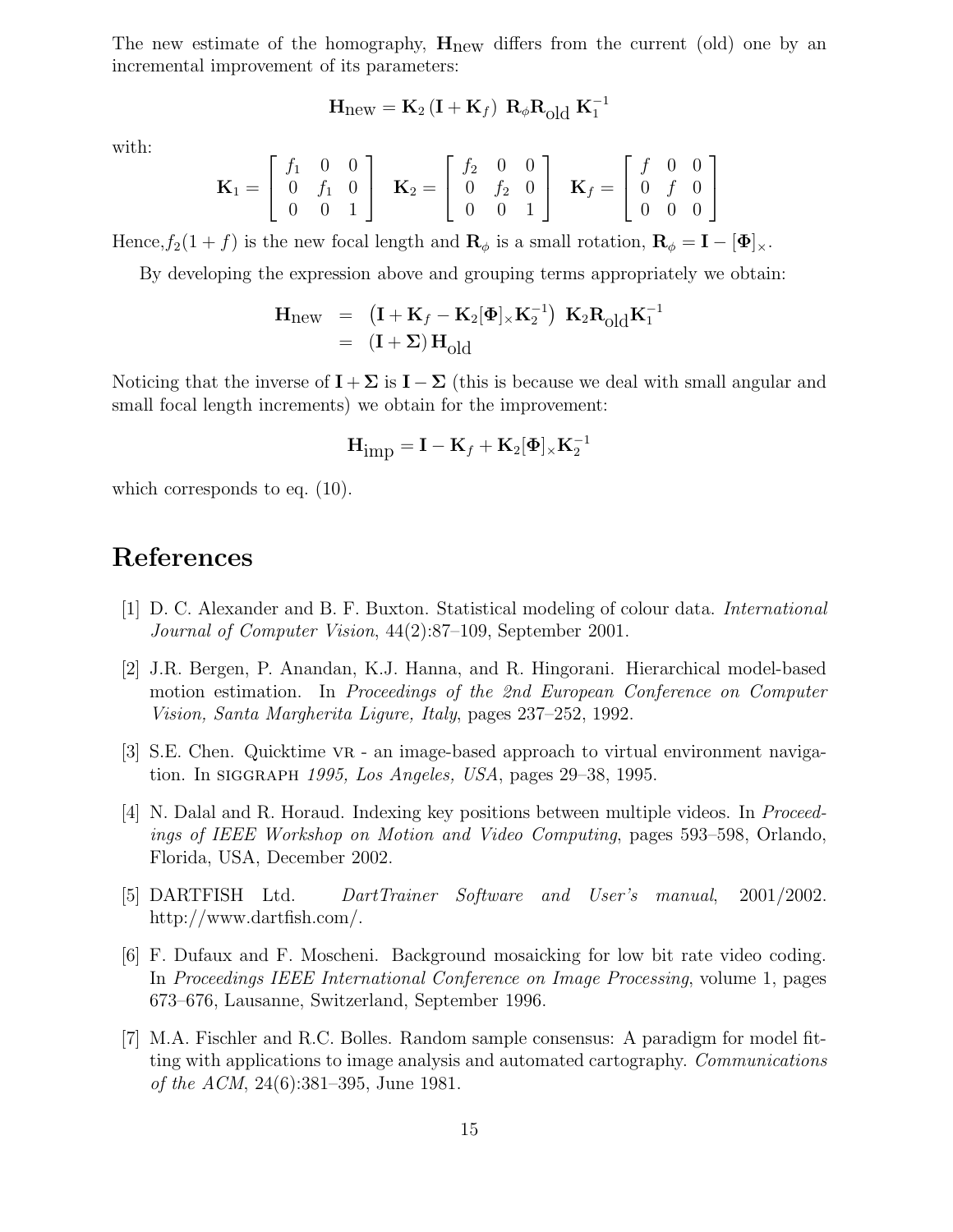- [8] R. Hartley and A. Zisserman. *Multiple View Geometry in Computer Vision*. Cambridge University Press, Cambridge, UK, 2000.
- [9] R. I. Hartley. Self-calibration from multiple views with a rotating camera. In *Proc. Third European Conference on Computer Vision*, pages 471–478, Stockholm, Sweden, May 1994.
- [10] R. Horaud, G. Csurka, and D. Demirdjian. Stereo calibration from rigid motions. *IEEE Transactions on Pattern Analysis and Machine Intelligence*, 22(12):1446–1452, December 2000.
- [11] M. Irani and P. Anandan. About direct methods. In B. Triggs, A. Zisserman, and R. Szeliski, editors, *Vision Algorithms: Theory and Practice*, number 1883 in LNCS, pages 267–277, Corfu, Greece, July 1999. Springer-Verlag.
- [12] M. Irani, P. Anandan, J. Bergen, R. Kumar, and S. Hsu. Efficient representations of video sequences and their applications. *Signal Processing: Image Communication, special issue on Image and Video Semantics: Processing, Analysis, and Application*, 8(4), May 1996.
- [13] M. Irani, P. Anandan, and S. Hsu. Mosaic based representations of video sequences and their applications. In *Proceedings of the 5th International Conference on Computer Vision, Cambridge, Massachusetts, USA*, pages 605–611, June 1995.
- [14] J.M. Odobez and P. Bouthemy. Robust multiresolution estimation of parametric motion models. *Journal of Visual Communication and Image Representation*, 6(4):348– 365, December 1995.
- [15] S. Peleg and J. Herman. Panoramic mosaics by manifold projection. In *Proceedings of the Conference on Computer Vision and Pattern Recognition, Puerto Rico, USA*, pages 338–343, 1997.
- [16] S. Peleg, B. Rousso, A. Rav-Acha, and A. Zomet. Mosaicing on adaptive manifolds. ieee *Transactions on Pattern Analysis and Machine Intelligence*, 22(10):1144–1154, October 2000.
- [17] W.H. Press, S.A. Teukolsky, W.T. Vetterling, and B.P. Flannery. *Numerical Recipes in C - The Art of Scientific Computing*. Cambridge University Press, 2nd edition, 1992.
- [18] REALVIZ S.A. *Stitcher 3.5 Software and User's Manual*, 2002. http://www.realviz.com/.
- [19] H.S. Sawhney, S. Ayer, and M. Gorkani. Model-based  $2D \& 3D$  dominant motion estimation for mosaicing and video representation. In *Proceedings of the 5th International Conference on Computer Vision, Cambridge, Massachusetts, USA*, pages 583–590, June 1995.
- [20] H.-Y. Shum and R. Szeliski. Systems and experiment paper: Construction of panoramic mosaics with global and local alignment. *International Journal of Computer Vision*, 36(2):101–130, February 2000.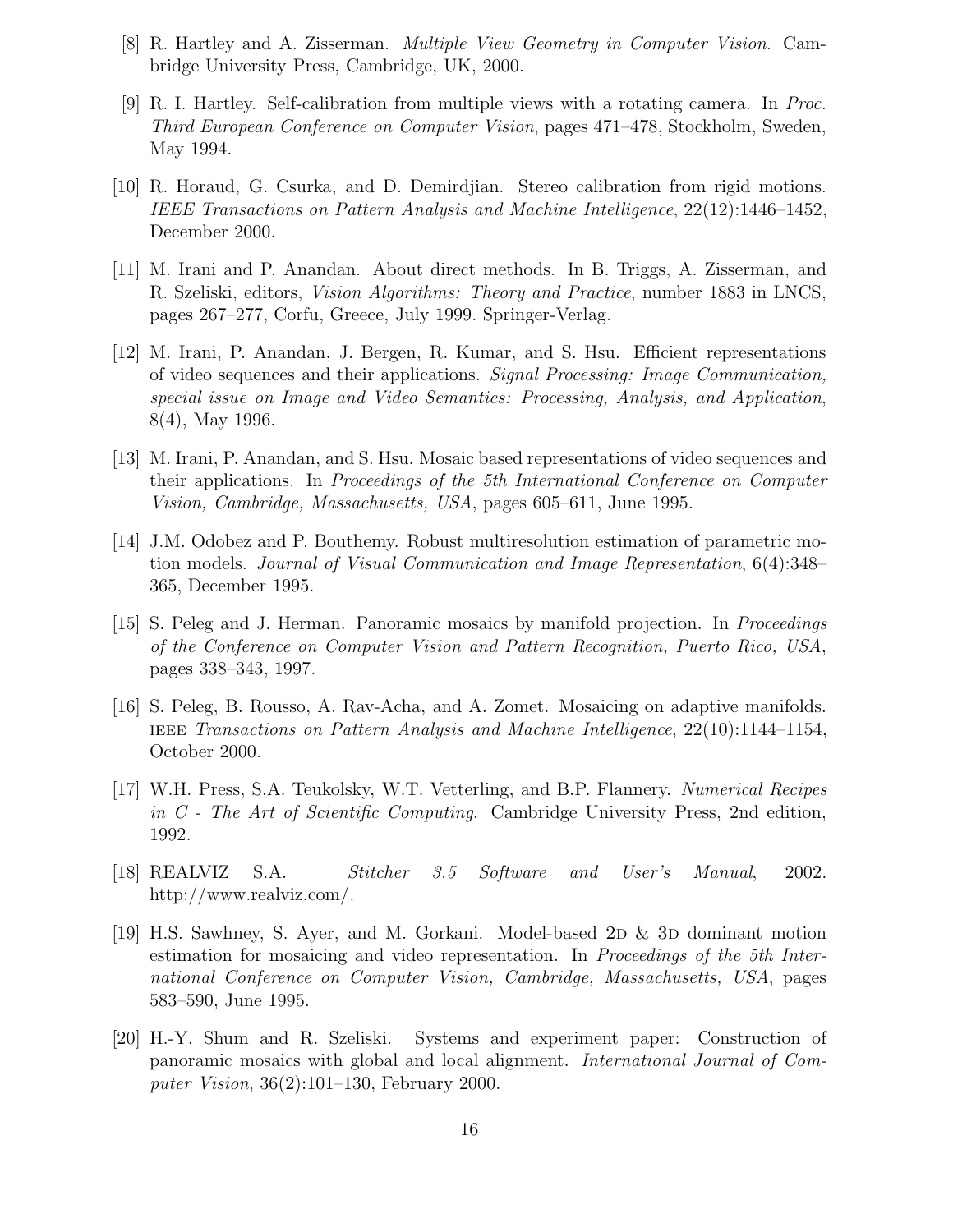- [21] P. Torr and A. Zisserman. MLESAC: A new robust estimator with application to estimating image geometry. *Computer Vision and Image Understanding*, 78(1), 2000.
- [22] P. H. S. Torr and A. Zisserman. Feature based methods for structure and motion estimation. In W. Triggs, A. Zisserman, and R. Szeliski, editors, *Vision Algorithms: Theory and Practice*, number 1883 in LNCS, pages 278–295, Corfu, Greece, July 1999. Springer-Verlag.
- [23] B. Triggs, P.F. McLauchlan, R.I. Hartley, and A. Fitzgibbon. Bundle ajustment a modern synthesis. In B. Triggs, A. Zisserman, and R. Szeliski, editors, *Proceedings of the International Workshop on Vision Algorithms: Theory and Practice, Corfu, Greece*, volume 1883 of *Lecture Notes in Computer Science*, pages 298–372. Springer-Verlag, 2000.
- [24] J.Y.A. Wang, E.H. Adelson, and U. Desai. Applying mid-level vision techniques for video data compression and manipulation. In *Proceedings of the* spie*: Digital Video Compression on Personal Computers, San Jose*, volume 2187, February 1994.
- [25] I. Zoghlami, O. Faugeras, and R. Deriche. Using geometric corners to build a 2D mosaic from a set of images. In *Proceedings of the Conference on Computer Vision and Pattern Recognition, Puerto Rico, USA*, pages 420–425, June 1997.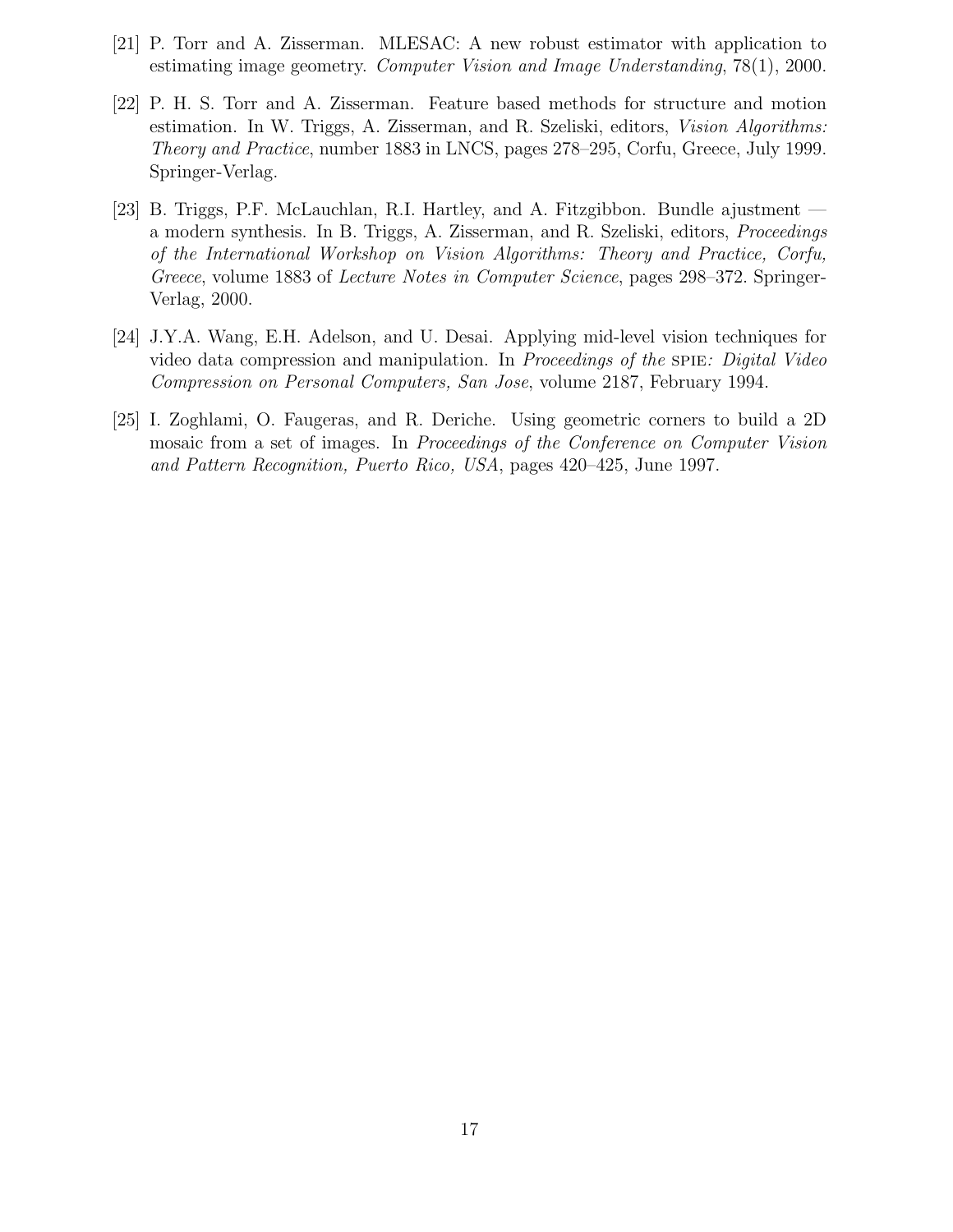



Figure 1: This figure shows 5 images extracted from a 350-frame sequence (top), the static panorama or the background image (middle) showing the static objects used to estimate the time-varying camera parameters (focal length, pan and tilt angles), as well as the motion panorama showing a high-jump athlete in various postures as it would have been filmed with a wide-angle static camera (bottom). Notice the fine image resolution associated with the output images.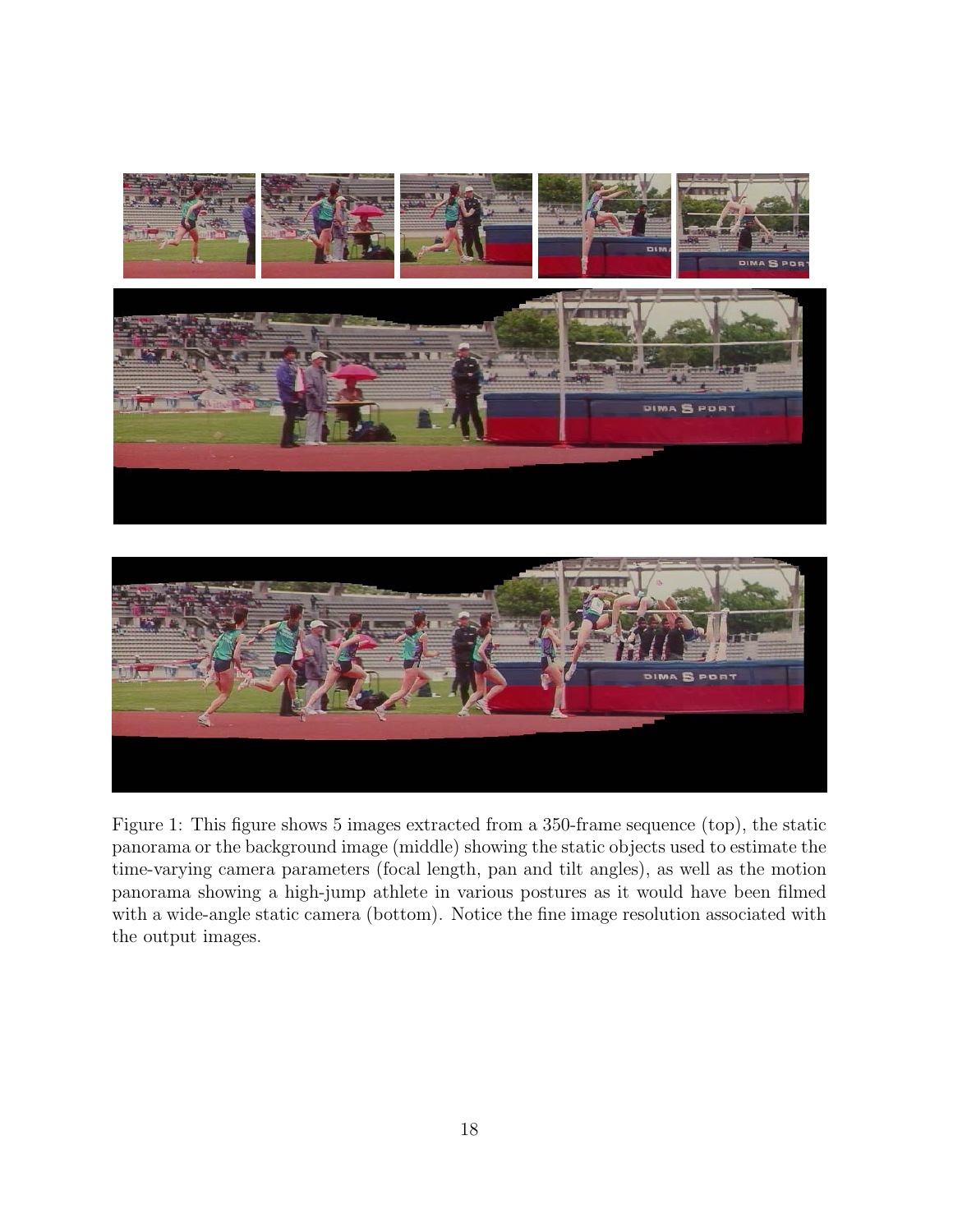

Figure 2: While the camera rotates from position "0" to "i" and then to "k", point  $M_i$  is observed in image  $i$  and then in image  $k$ .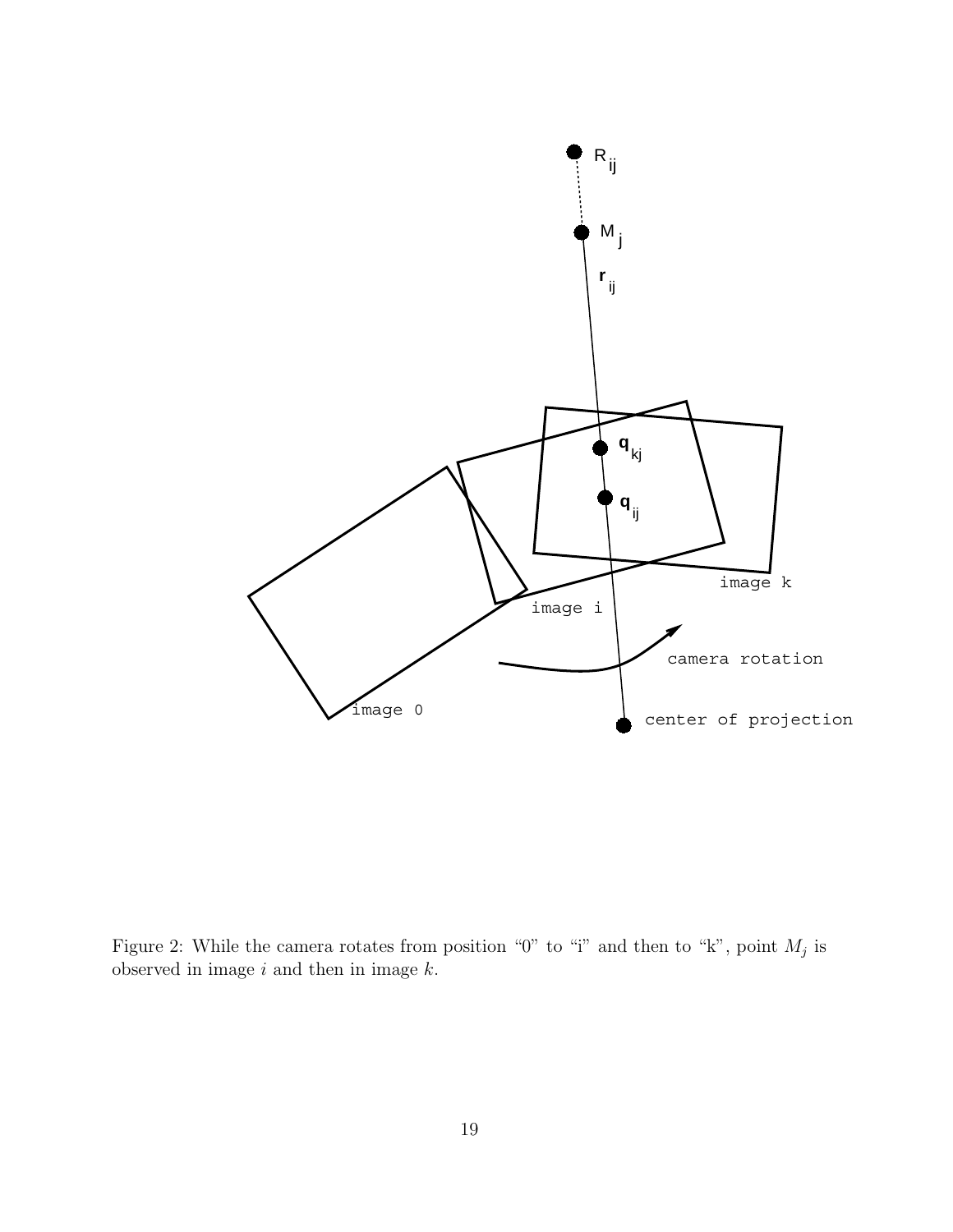

Figure 3: Incremental estimation of the homography between two images. This figure shows the factorisation of **H**old into two matrices, **H**imp and **H**new. This factorisation allows a simpler and faster iterative estimation of the homography by the direct method.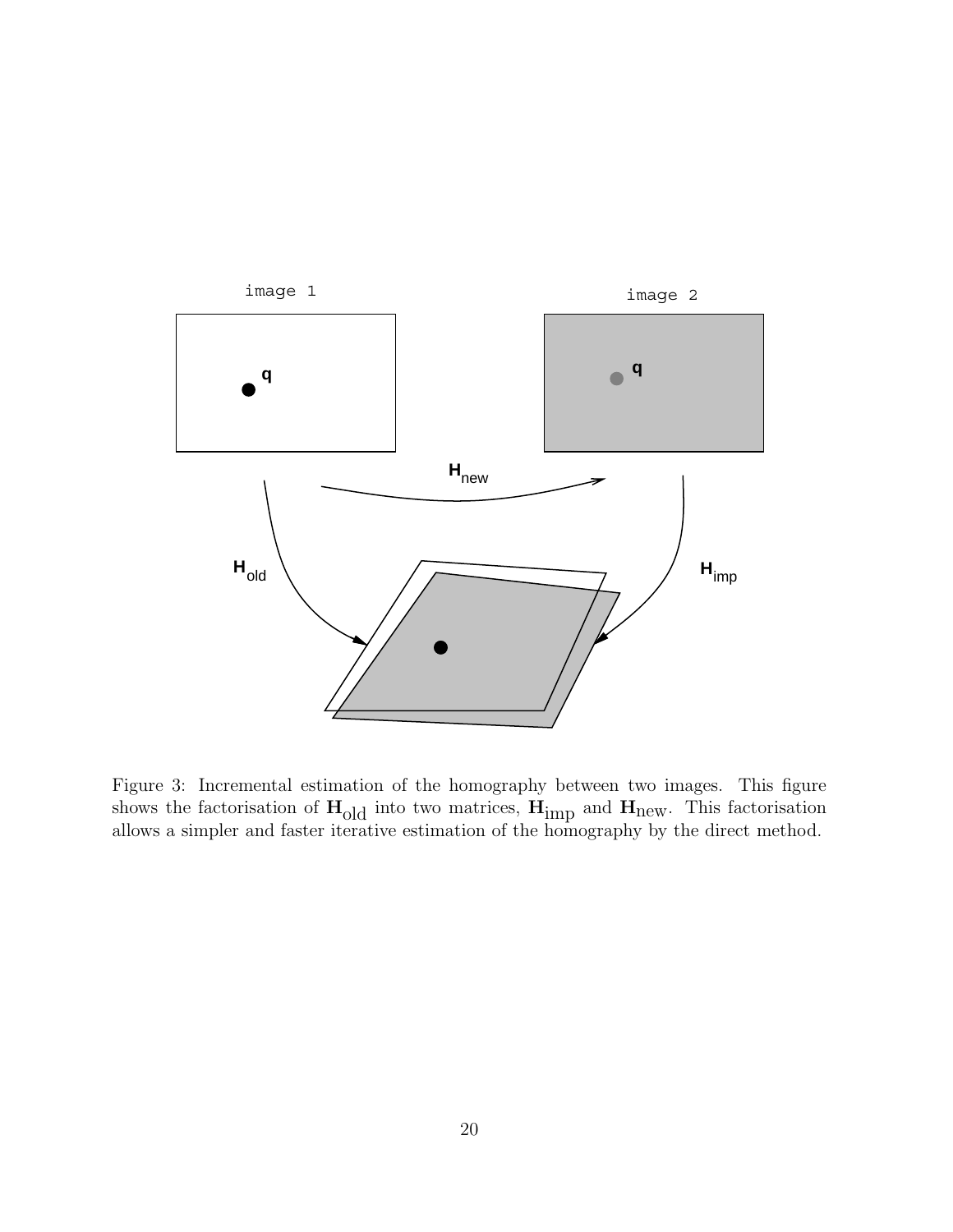

Figure 4: Left to right and top to bottom: The top line in this figure shows frames 218 (previous), 222 (current), and 226 (next). The results obtained with the current frame (222) are shown next. Interest points are first extracted and matched based on crosscorrelation. This set of matched features is next divided into inliers and outliers. The inliers obey a rotational camera motion model with a constant focal length. The probability of foreground (red) is then obtained by comparing the three frames. This probability is then smoothed and the foreground is extracted. Once the direct method is applied to the remaining background, the probability of foreground is estimated again and the foreground region is finally extracted.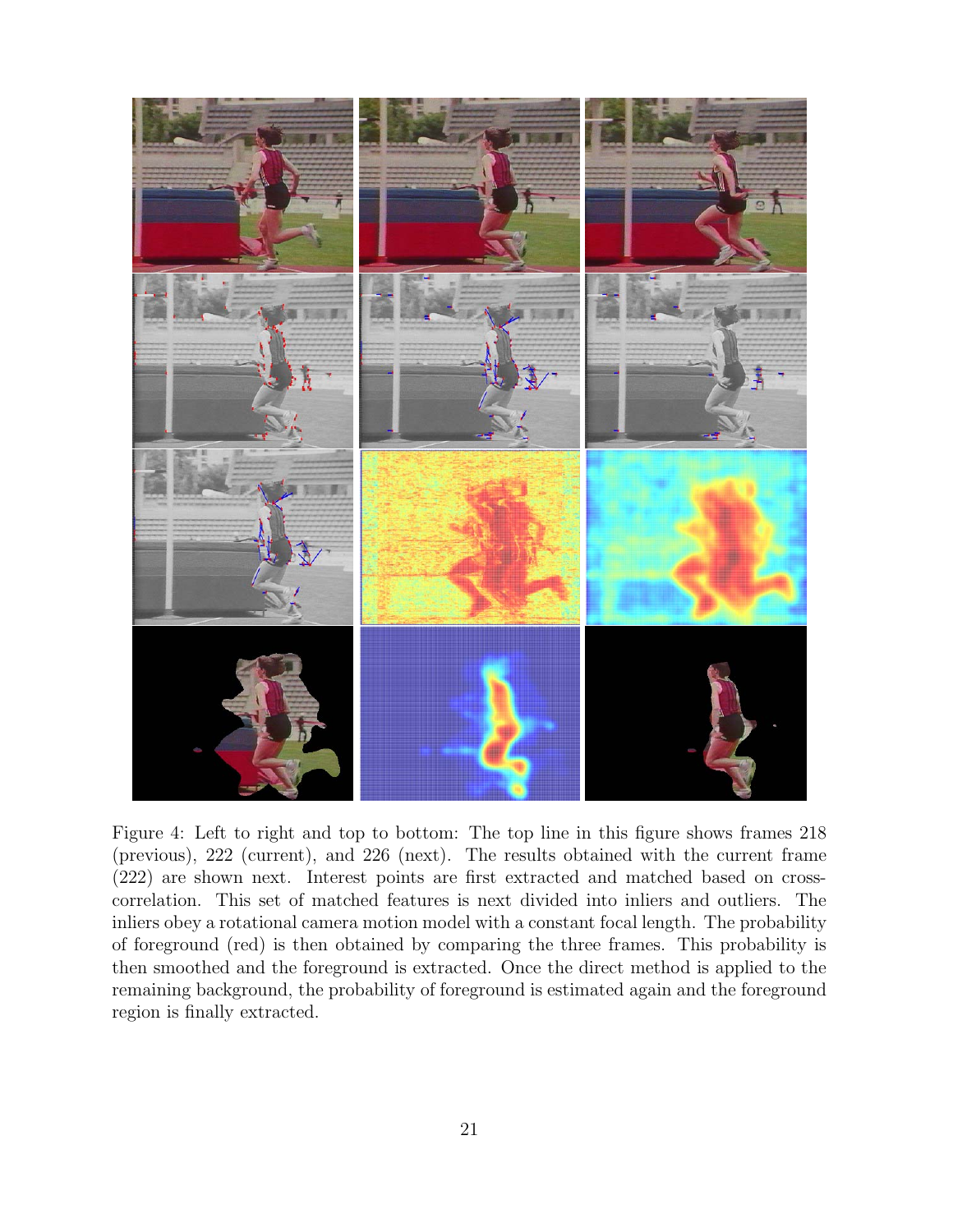

Figure 5: Detail of the background panorama aligned with the feature-based registration method (left) and the same panorama obtained by refining the alignment with the direct frame-to-frame registration method (right).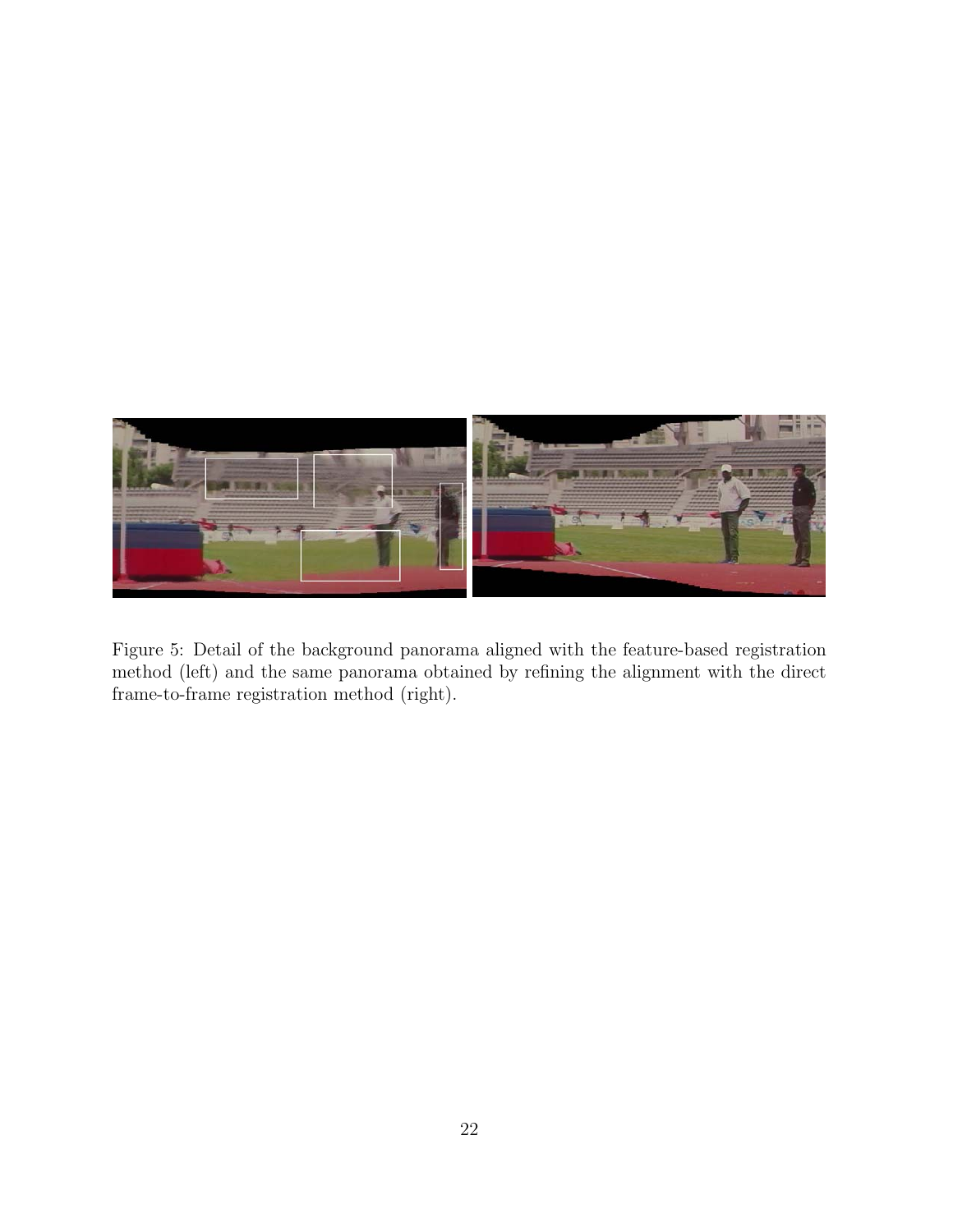

Figure 6: Background and motion panoramas for the high-jump video sequence.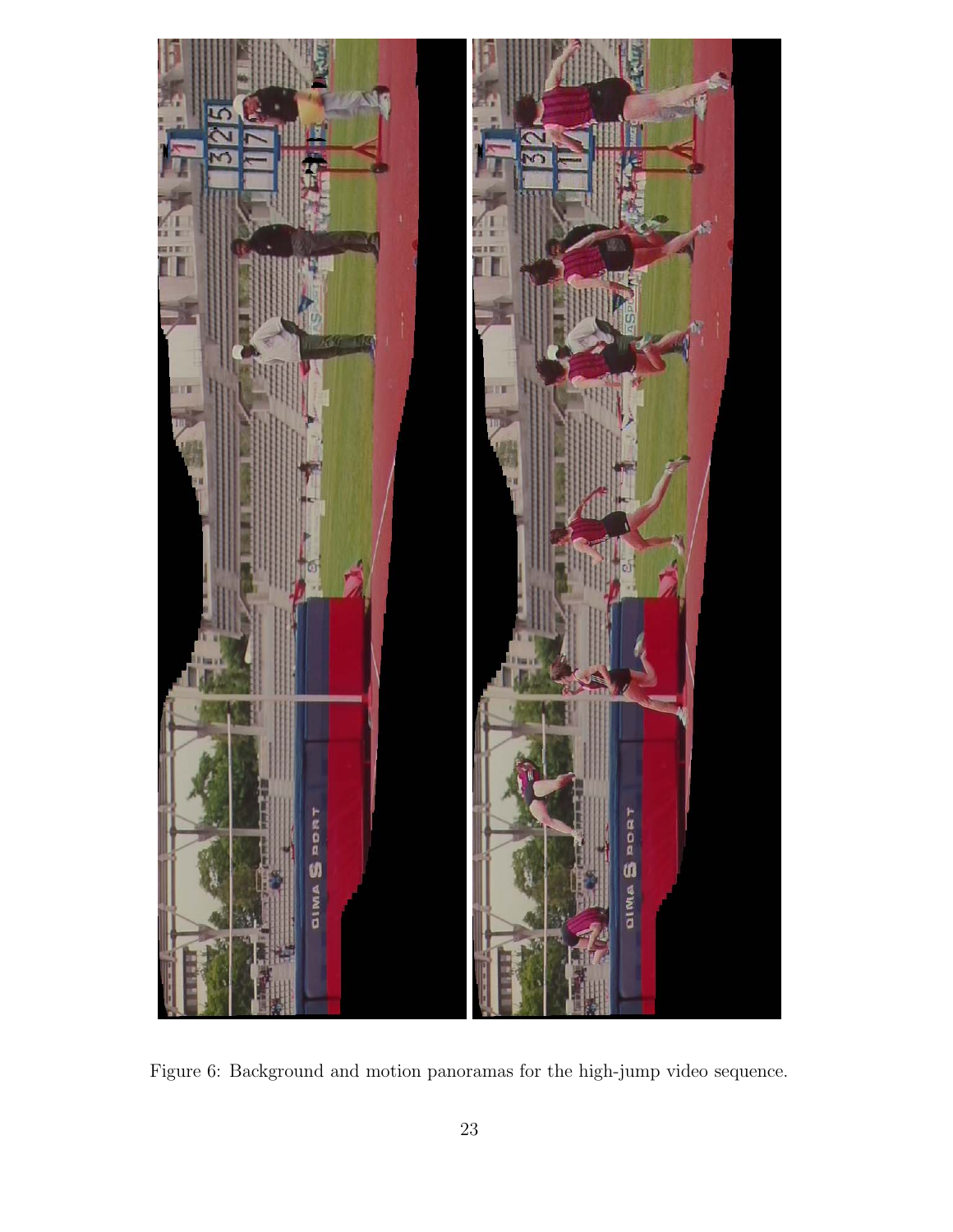

Figure 7: The pan (lateral camera rotation), tilt (up-and-down camera rotation) and zoom settings for the high-jump sequence.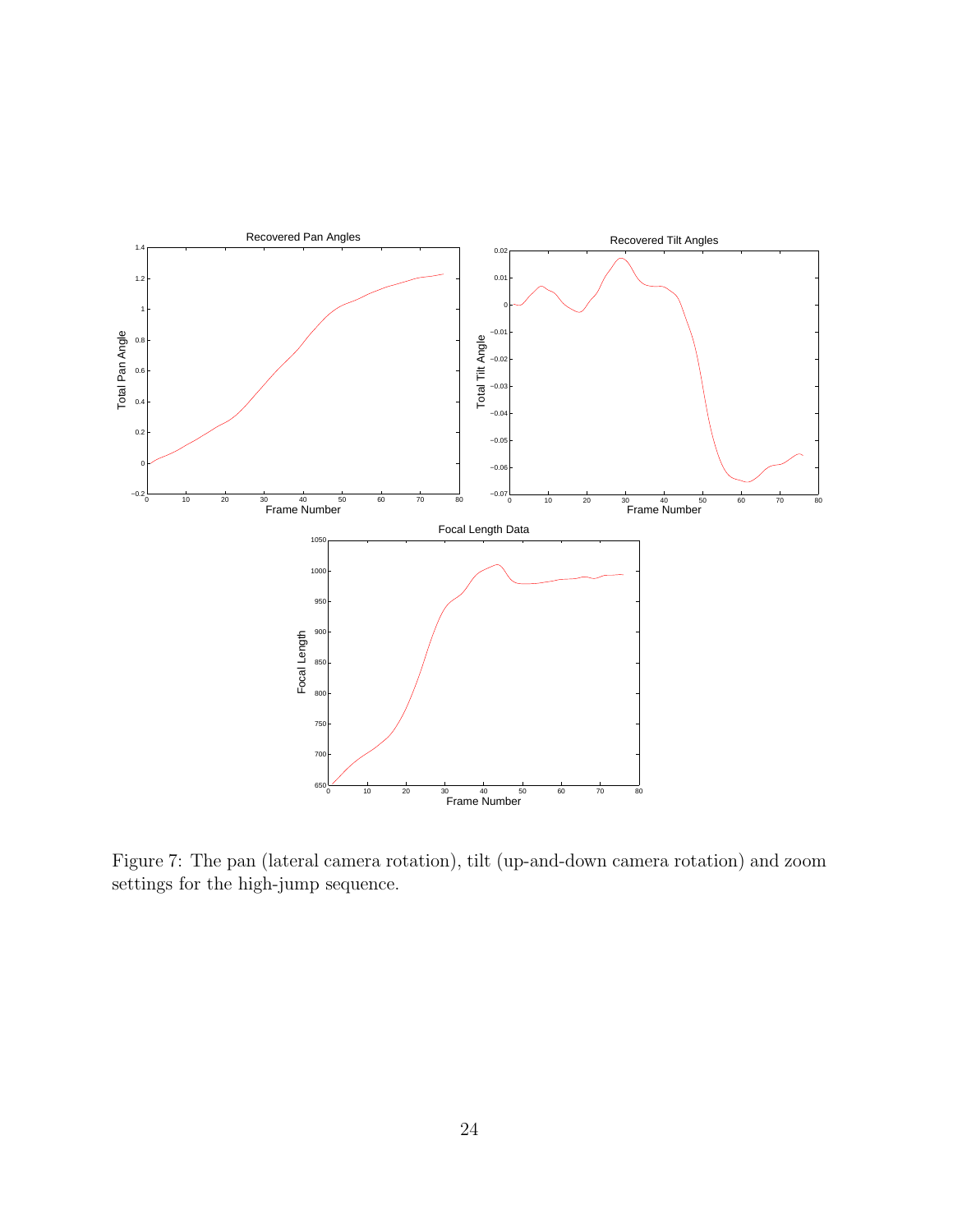

Figure 8: Sample frames (top) from a pole-vault video and the corresponding foreground regions (down).